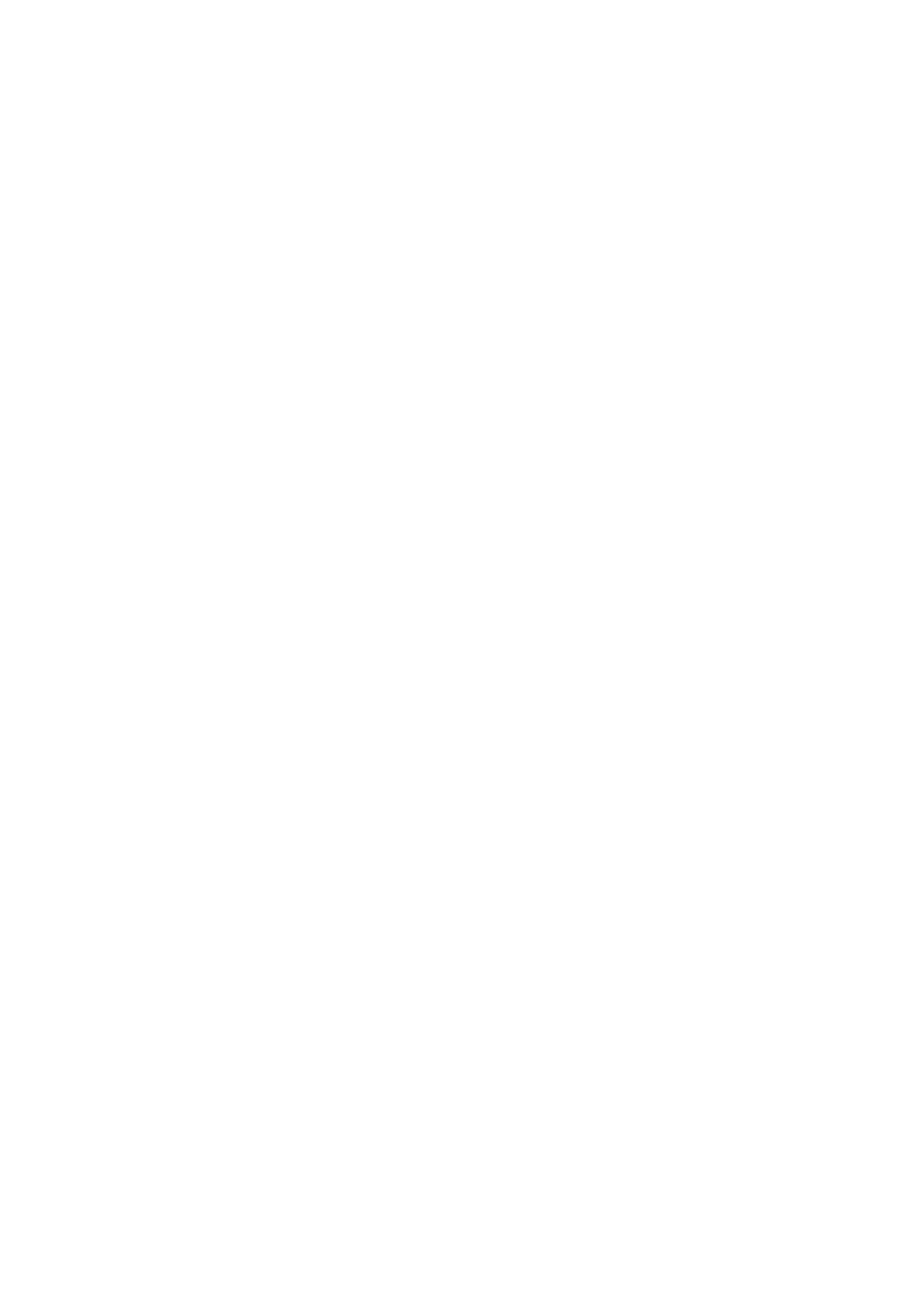**DIRECTORATE GENERAL FOR INTERNAL POLICIES**

## **POLICY DEPARTMENT C: CITIZENS' RIGHTS AND CONSTITUTIONAL AFFAIRS**

**CONSTITUTIONAL AFFAIRS**

## **The Impact of the United Kingdom's withdrawal from the European Union on Scotland, Wales and Gibraltar**

## **IN-DEPTH ANALYSIS**

#### **Abstract**

Upon request by the AFCO Committee, the Policy Department for Citizens' Rights and Constitutional Affairs has commissioned this in-depth analysis on the impact of Brexit on the devolved territories of Scotland and Wales as well as the Overseas Territory of Gibraltar. It examines the economic and political implications of Brexit on these territories, the consequences of the possible return to devolved administrations of formerly 'Europeanised' competencies and looks at how Brexit might affect their future status within the UK as well as their relations with the EU.

**PE 583 118 EN**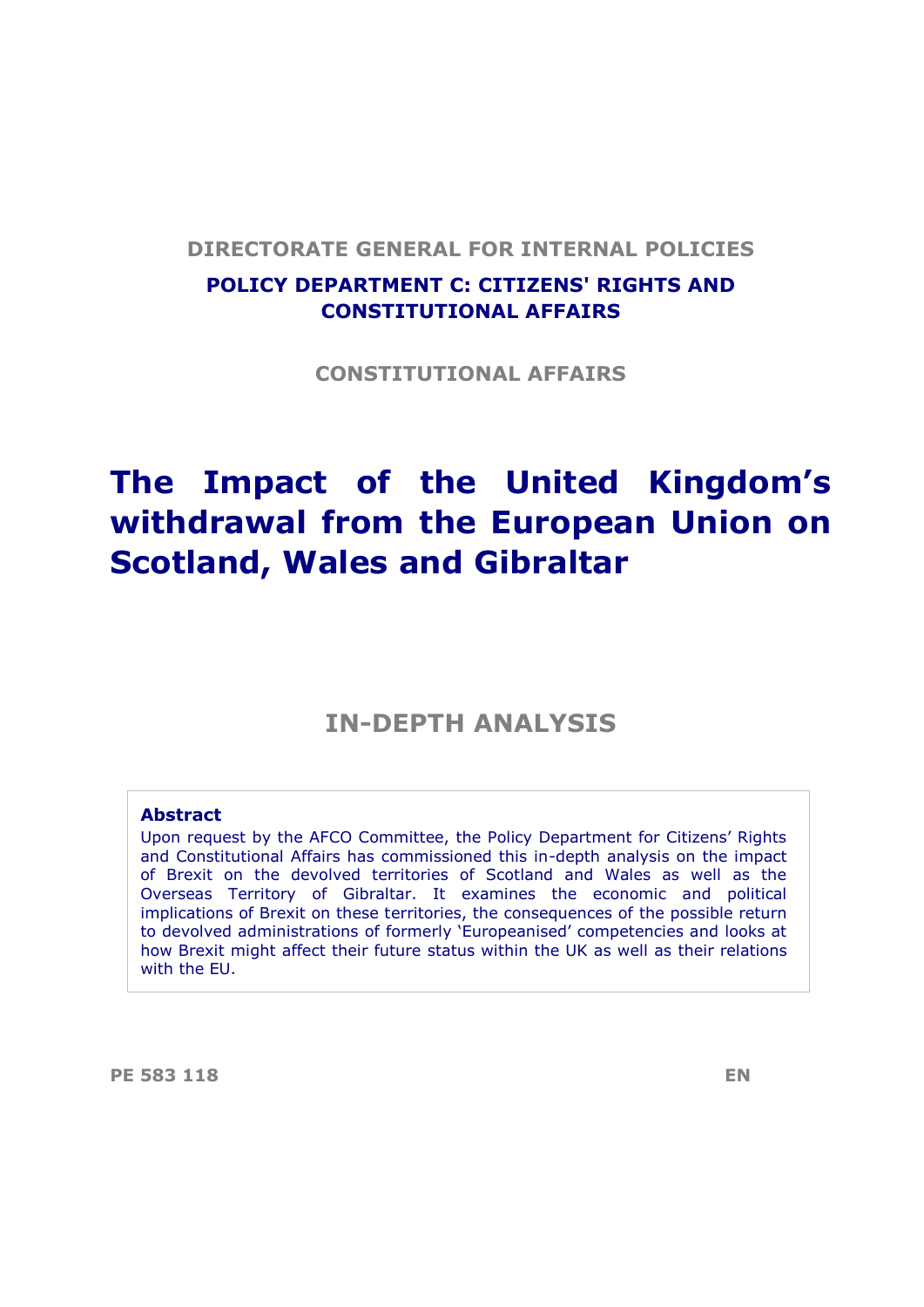#### **ABOUT THE PUBLICATION**

This research paper was requested by the European Parliament's Committee on Constitutional Affairs and was commissioned, overseen and published by the Policy Department for Citizens' Rights and Constitutional Affairs.

Policy departments provide independent expertise, both in-house and externally, to support European Parliament committees and other parliamentary bodies in shaping legislation and exercising democratic scrutiny over EU external and internal policies.

To contact the Policy Department for Citizens' Rights and Constitutional Affairs or to subscribe to its newsletter please write to: poldep-citizens@europarl.europa.eu

#### **Research Administrator Responsible**

PAPAGEORGIOU Ioannis Policy Department C: Citizens' Rights and Constitutional Affairs European Parliament B-1047 Brussels E-mail: poldep-citizens@europarl.europa.eu

#### **AUTHOR**

KEATING Michael, University of Aberdeen

#### **LINGUISTIC VERSIONS**

Original: EN

Manuscript completed in April 2017 and updated in September 2017. © European Union, 2017

This document is available on the internet at: http://www.europarl.europa.eu/supporting-analyses

#### **DISCLAIMER**

The opinions expressed in this document are the sole responsibility of the author and do not necessarily represent the official position of the European Parliament. Reproduction and translation for non-commercial purposes are authorised, provided the source is acknowledged and the publisher is given prior notice and sent a copy.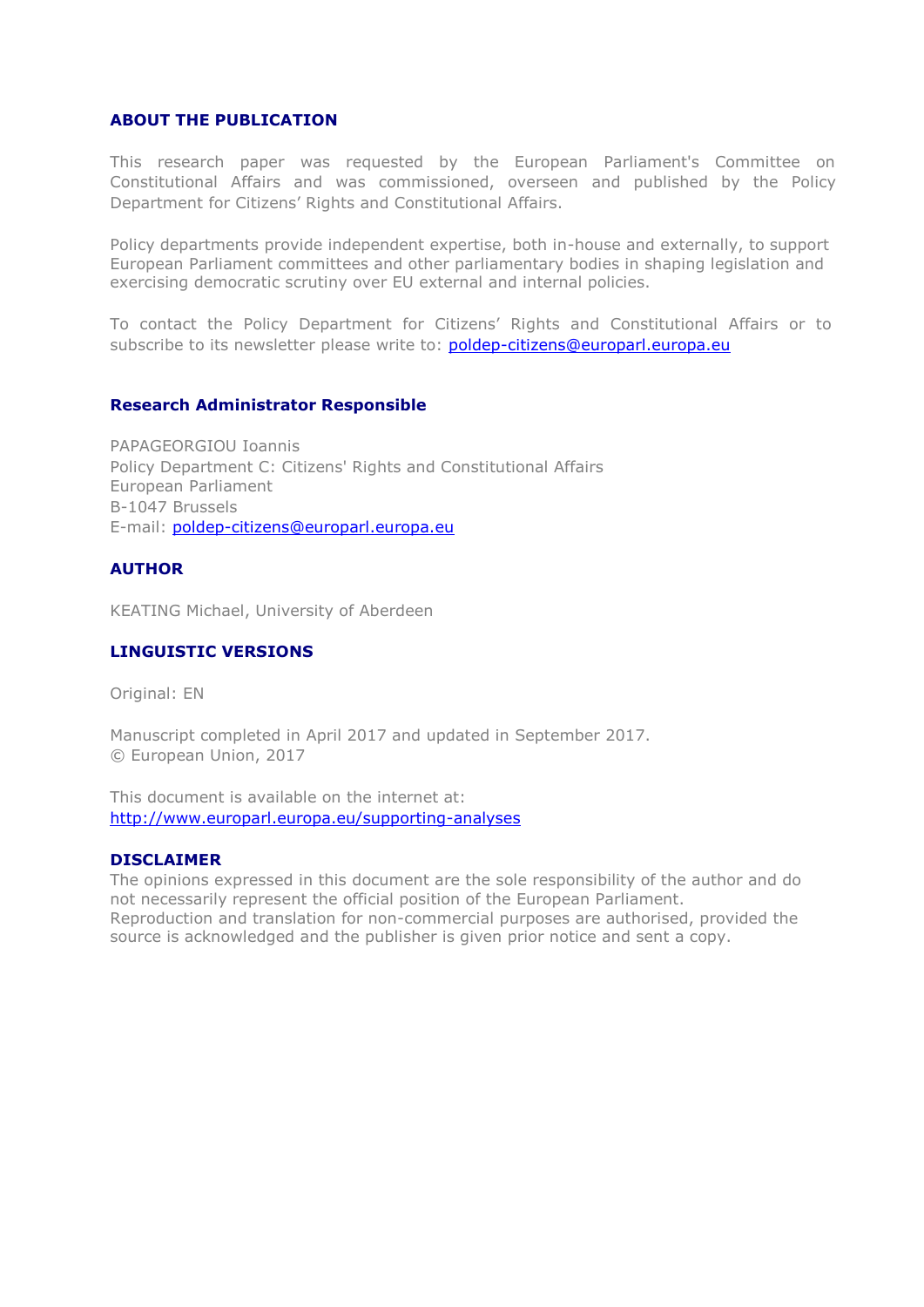## **CONTENTS**

| <b>LIST OF ABBREVIATIONS</b>                                                                               | 4  |
|------------------------------------------------------------------------------------------------------------|----|
| <b>LIST OF TABLES</b>                                                                                      | 5  |
| 1. DEVOLUTION IN THE UNITED KINGDOM                                                                        | 7  |
| 2. DEVOLUTION AND THE EUROPEAN UNION                                                                       | 8  |
| 3. THE CONSTITUTIONAL IMPLICATIONS AND THE ROLE OF THE<br><b>DEVOLVED ADMINISTRATIONS AND LEGISLATURES</b> | 10 |
| <b>4. IMPACT ON DEVOLVED COMPETENCES</b>                                                                   | 14 |
| <b>5. SCOTLAND</b>                                                                                         | 17 |
| <b>6. WALES</b>                                                                                            | 20 |
| 7. GIBRALTAR                                                                                               | 21 |
| <b>8. THE UK GOVERNMENT</b>                                                                                | 23 |
| <b>9. CONCLUSIONS</b>                                                                                      | 24 |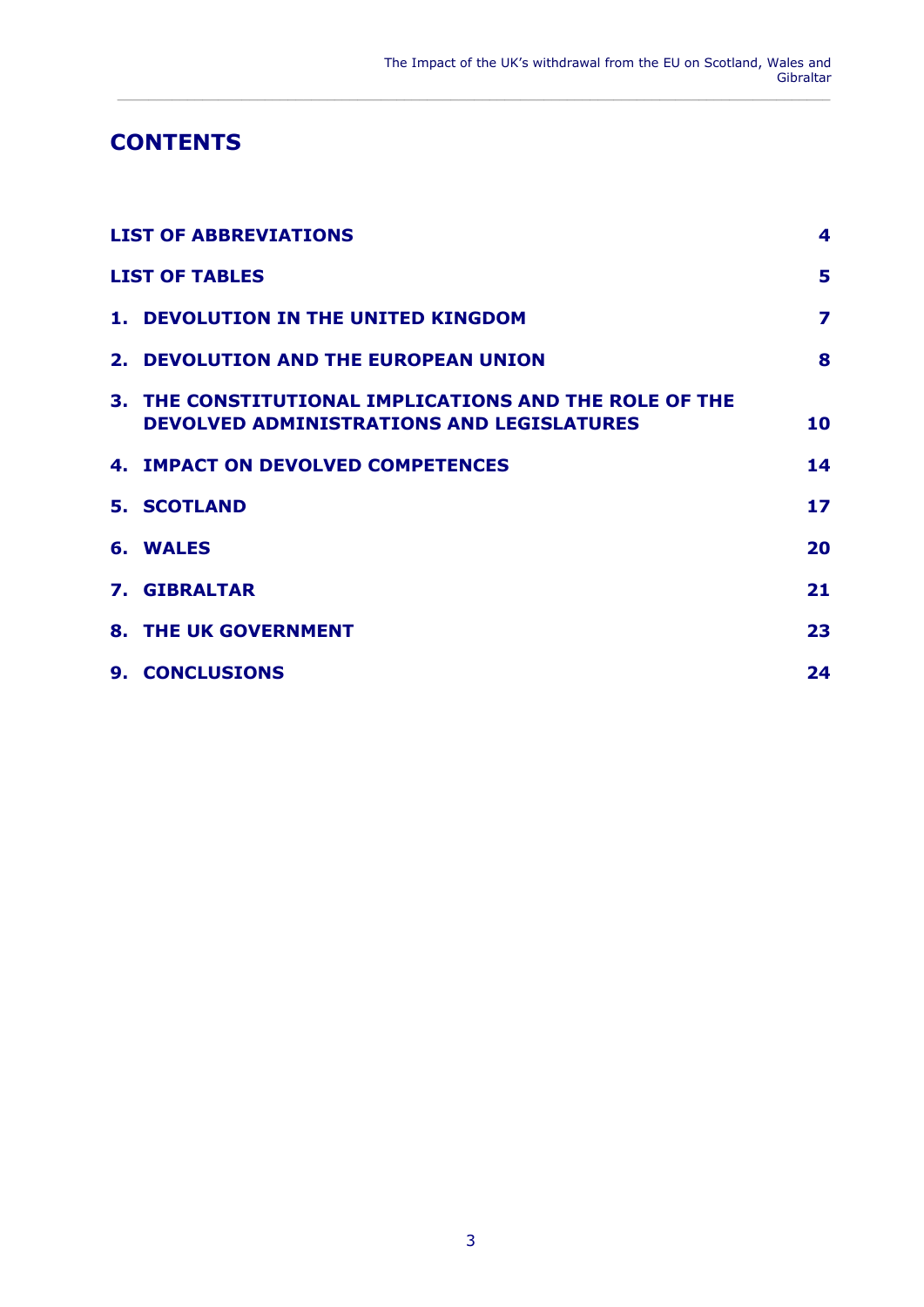## <span id="page-5-0"></span>**LIST OF ABBREVIATIONS**

- **CAP** Common Agricultural Policy
- **CFP** Common Fisheries Policy
- **DUP** Democratic Unionist Party
- **EEA** European Economic Area
	- **EU** European Union
- **GDP** Gross Domestic Product
- **JMC** Joint Ministerial Committee
- **OECD** Organization for Economic Cooperation and Development

**\_\_\_\_\_\_\_\_\_\_\_\_\_\_\_\_\_\_\_\_\_\_\_\_\_\_\_\_\_\_\_\_\_\_\_\_\_\_\_\_\_\_\_\_\_\_\_\_\_\_\_\_\_\_\_\_\_\_\_\_\_\_\_\_\_\_\_\_\_\_\_\_\_\_\_\_\_\_\_\_\_\_\_\_\_\_\_\_\_\_\_\_**

- **SDLP** Social Democratic Labour Party
- **SNP** Scottish National Party
- **UKIP** UK Independence Party
	- **UK** United Kingdom of Great Britain and Northern Ireland
- **UUP** Ulster Unionist Party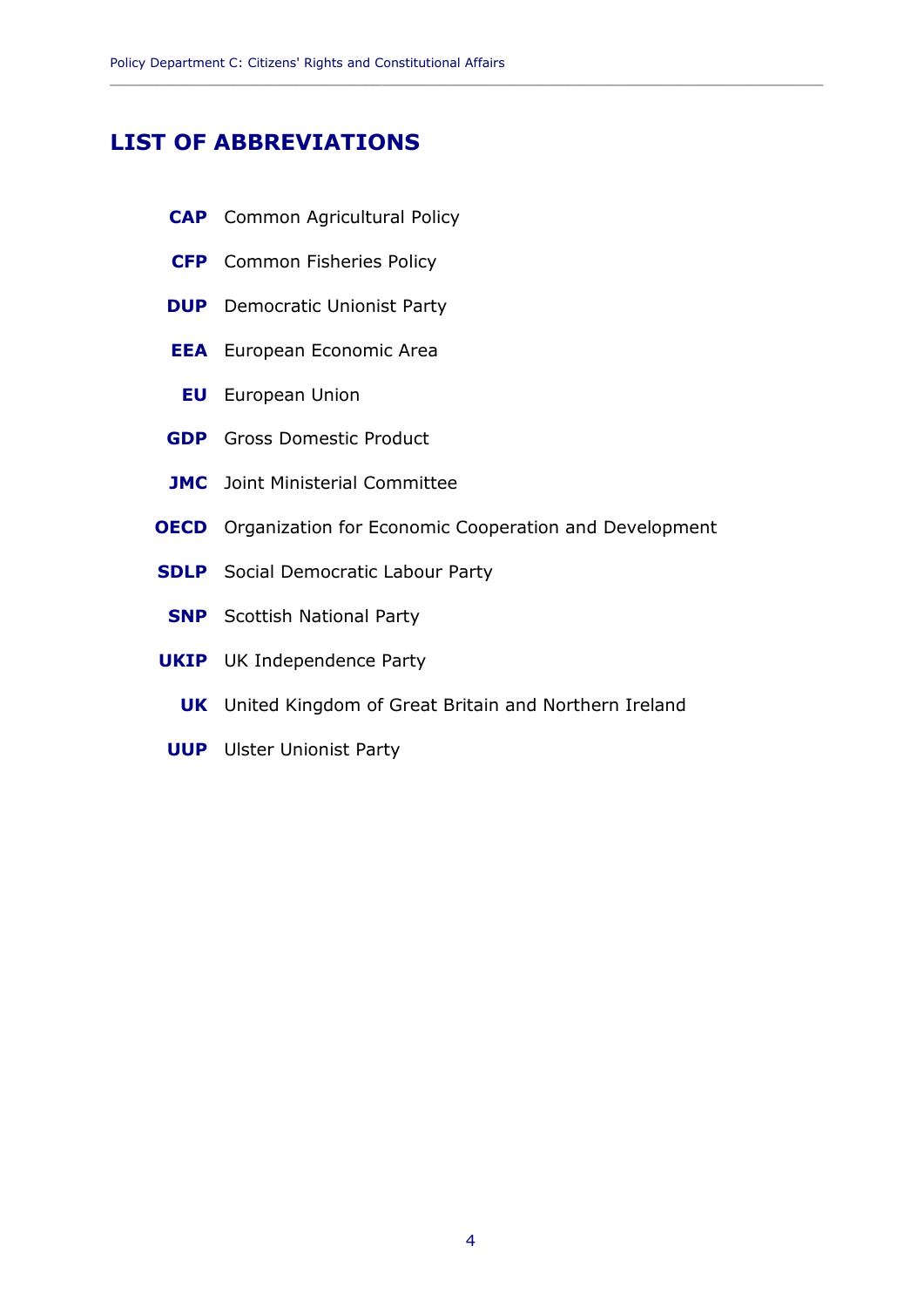## <span id="page-6-0"></span>**LIST OF TABLES**

| <b>TABLE 1</b>                                       |     |
|------------------------------------------------------|-----|
| Percentage Vote, European Referendum, 2016           | 8   |
| <b>TABLE 2</b>                                       |     |
| EU-27 exports and imports as % of total exports 2016 | 11  |
| <b>TABLE 3</b>                                       |     |
| Agriculture in the UK                                | 11  |
| <b>TABLE 4</b>                                       |     |
| Percentage of non-UK born population 2015            | 12  |
| <b>TABLE 5</b>                                       |     |
| EU funding: CAP, Structural Funds and Research       | 15. |
|                                                      |     |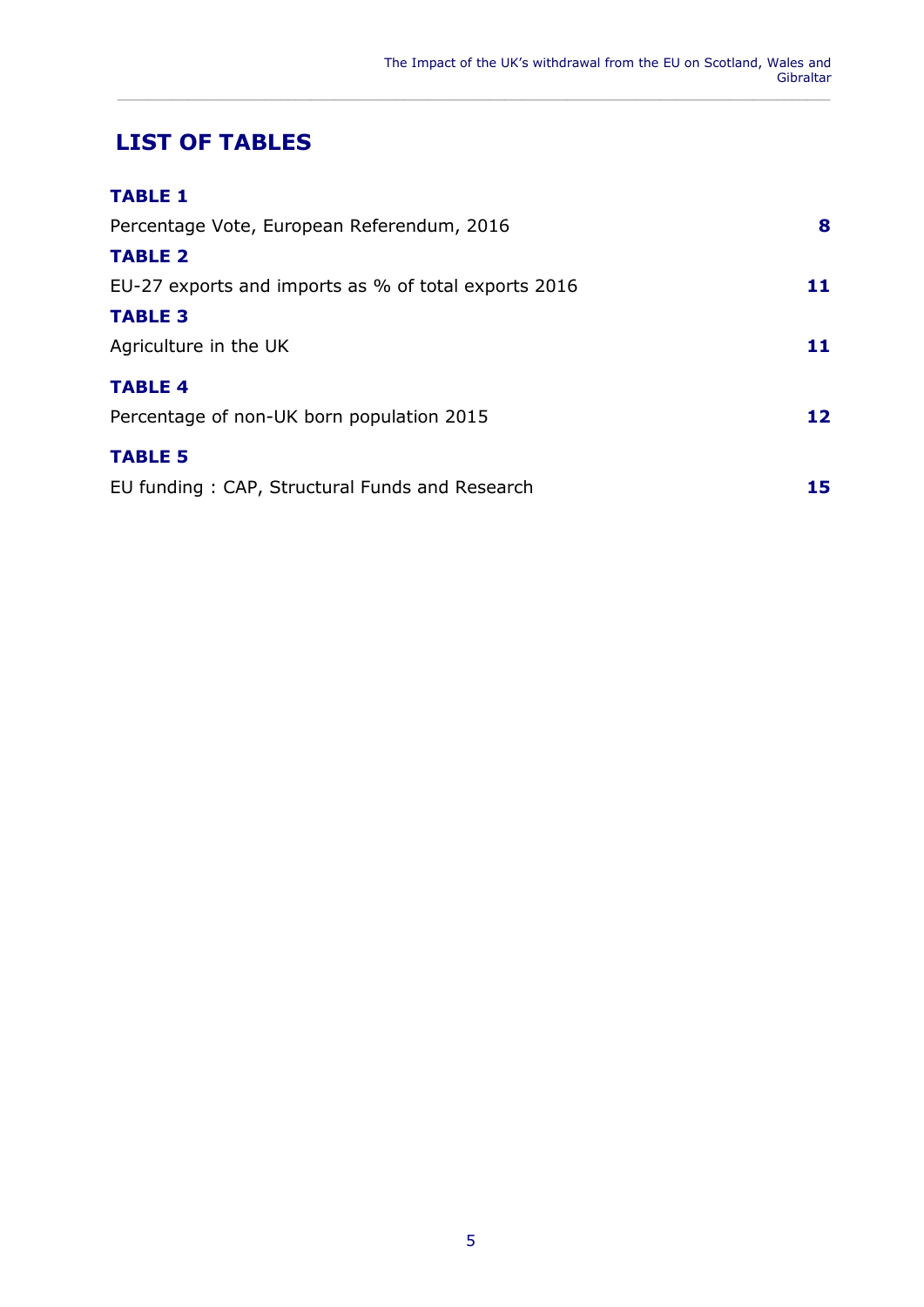#### **KEY FINDINGS**

 The constitutional position of the devolved territories and of Gibraltar is closely linked to the United Kingdom's position in Europe. In several fields, competences that are devolved are also "Europeanized". After Brexit, the requirement to follow European law will have to be removed.

**\_\_\_\_\_\_\_\_\_\_\_\_\_\_\_\_\_\_\_\_\_\_\_\_\_\_\_\_\_\_\_\_\_\_\_\_\_\_\_\_\_\_\_\_\_\_\_\_\_\_\_\_\_\_\_\_\_\_\_\_\_\_\_\_\_\_\_\_\_\_\_\_\_\_\_\_\_\_\_\_\_\_\_\_\_\_\_\_\_\_\_\_**

- The referendum result differed across the UK. London, Scotland, Northern Ireland and Gibraltar voted to remain.
- It has been claimed that Brexit could require the consent of the devolved legislatures but this was rejected by the Supreme Court. It has been agreed that the Withdrawal Bill will be subject to legislative consent motions, but these will not be binding. The Scottish and Welsh governments will not recommend that legislative consent be given.
- The devolved administrations are consulted in the negotiations through Joint Ministerial Committees but there is dissatisfaction about these.
- Scotland, Wales and Northern Ireland are more dependent than England on EU exports and benefit proportionally more from spending in agriculture, structural funds (Wales and Northern Ireland) and research (Scotland).
- All three devolved territories have fewer EU migrants than London and a more positive attitude to freedom of movement.
- Gibraltar has a strong interest in keeping open its border with Spain and free movement of EU citizens.
- Scotland, Wales and Gibraltar support the Single Market, which the UK Government has indicated that it will leave.
- Scotland, but not Wales, has argued for a differentiated Brexit to allow it to remain in the Single Market even if the UK leaves.
- The Scottish Parliament has requested that the UK Parliament grant an order to allow a second referendum on independence, allowing it to leave the UK and accede to the EU.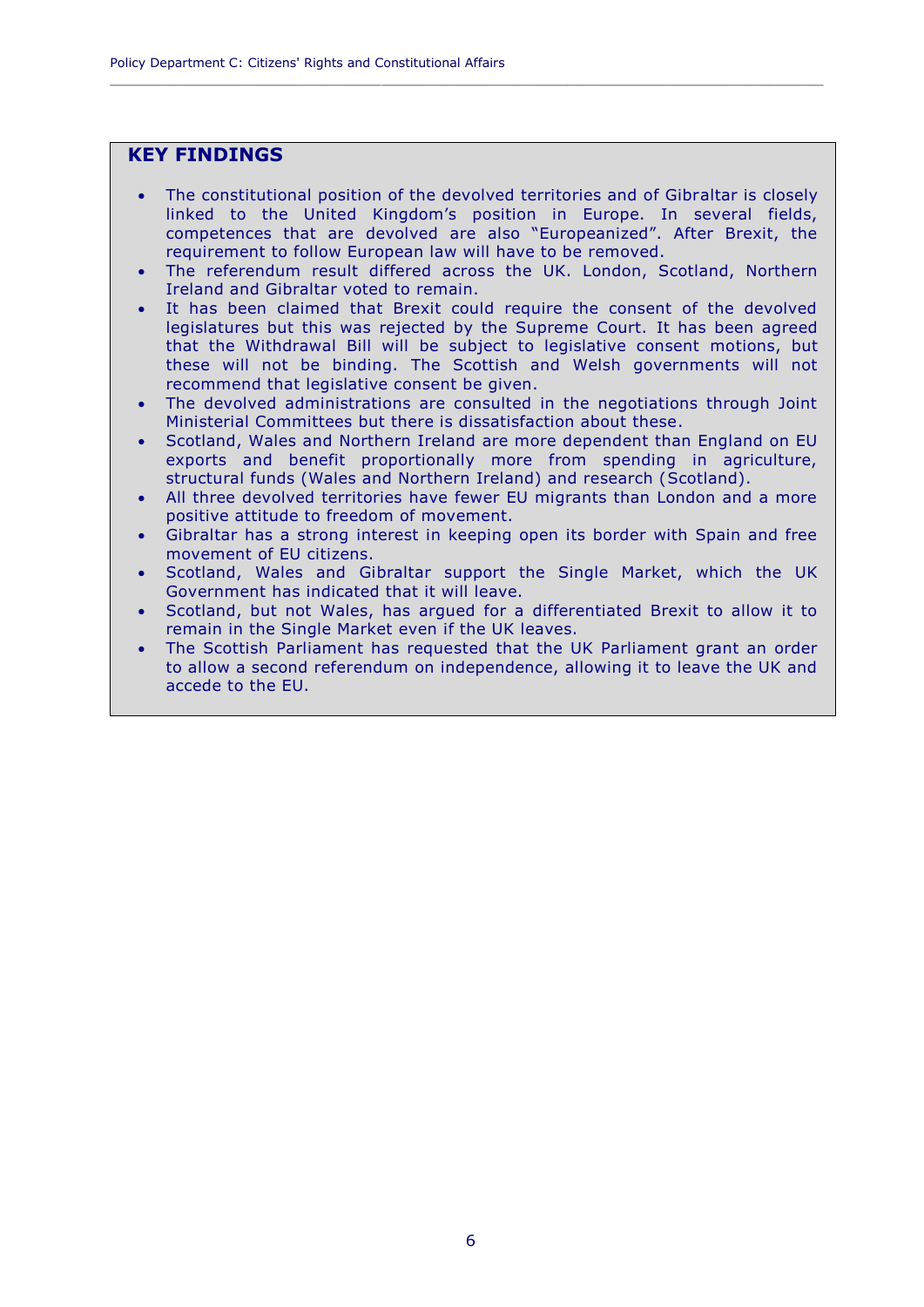## <span id="page-8-0"></span>**1. DEVOLUTION IN THE UNITED KINGDOM**

The United Kingdom is a **plurinational state** consisting of England, Scotland, Wales and Northern Ireland. Since 1999, the last three have had autonomous assemblies and governments. In Scotland and Northern Ireland there is a '**reserved powers' model** in which everything not expressly reserved to the centre is devolved. Wales has **a 'defined powers' model**, in which devolved powers are specified although it is now moving to the reserved powers model. Gibraltar is a **self-governing Crown dependency**, which is not part of the United Kingdom but is part of the European Union.

Key features of the UK model are:

#### **Asymmetry**

- There is **no** such **devolution for England** or within England but London has an elected mayor and assembly, also established in 1999.
- **The Centre**. There are no central departments in devolved matters such as education, agriculture or environment. The departments in London are UK-wide for some purposes and England-wide in respect of matters devolved to the other nations.

#### **Non-entrenchment**

The Westminster Parliament claims absolute sovereignty although there is a convention (the **Sewel Convention**) that it will not legislate in devolved fields or change the powers of devolved bodies without their consent.<sup>1</sup>

#### **Informality**

 $\overline{a}$ 

Institutions for intergovernmental relations are **under-developed and informal**. There are Joint Ministerial Committees to deal with issues of overlapping responsibility but, with the exception of the one on EU matters, they rarely meet.

#### **Abeyances and lacunae**

Many issues, including the locus of sovereignty and the finality of the project are unspecified.

 $1$  This is named after Lord Sewel, a minister responsible for the Scottish devolution legislation in 1999. He stated that he expected a convention to develop whereby the UK Parliament would not normally legislate in matters devolved to the Scottish Parliament. The understanding was extended to Northern Ireland and, when Wales acquired legislative powers, to the National Assembly for Wales. At the same time Westminster retained its formal right to legislate on all matters. The Convention was put into statute in the Scotland Act (2016) and in the Wales Act (2017). It was tested in the Supreme Court in January 2017, as explained in the briefing.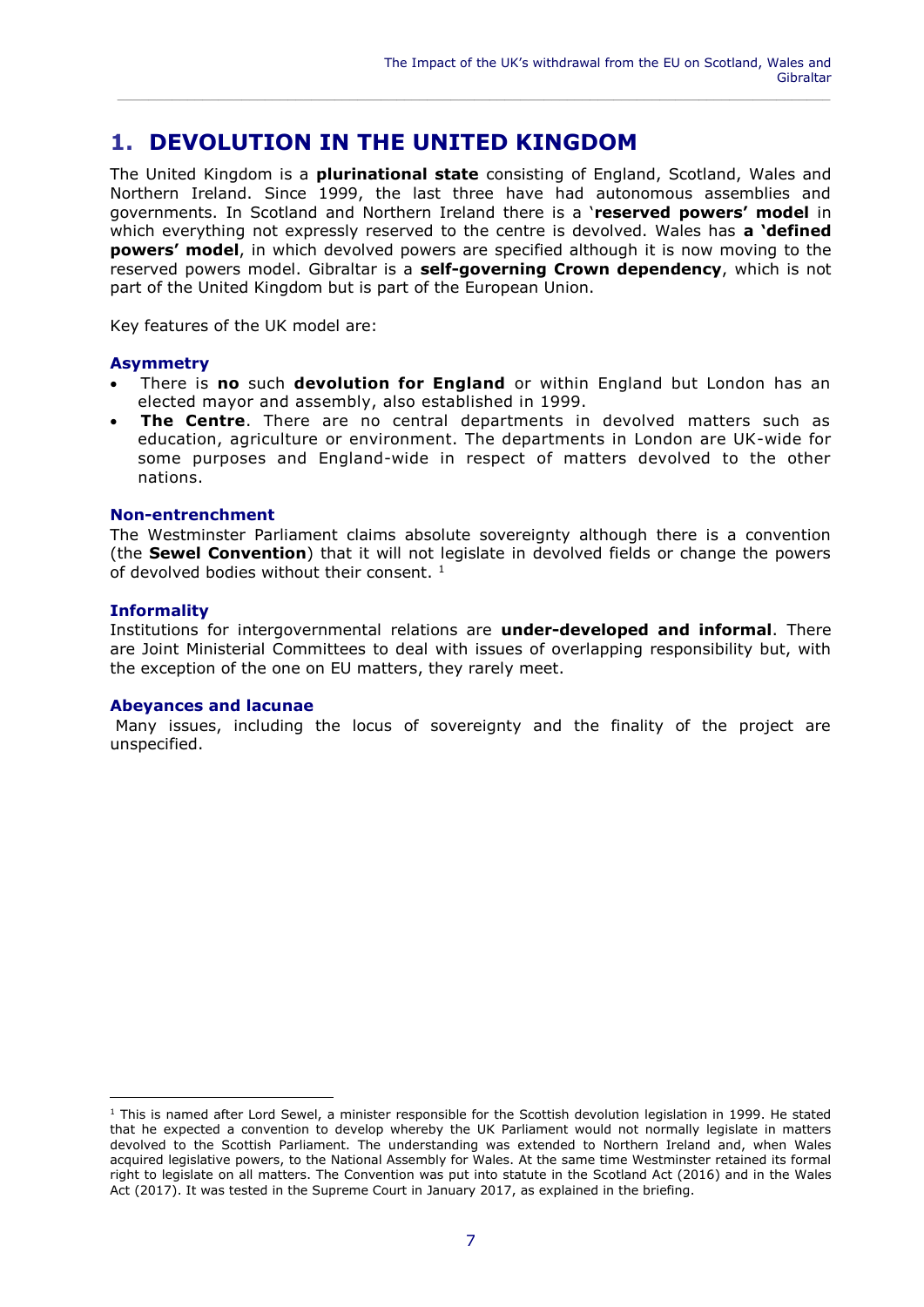## <span id="page-9-0"></span>**2. DEVOLUTION AND THE EUROPEAN UNION**

Devolution occurred during UK membership of the EU and is profoundly affected by it. In particular:

**\_\_\_\_\_\_\_\_\_\_\_\_\_\_\_\_\_\_\_\_\_\_\_\_\_\_\_\_\_\_\_\_\_\_\_\_\_\_\_\_\_\_\_\_\_\_\_\_\_\_\_\_\_\_\_\_\_\_\_\_\_\_\_\_\_\_\_\_\_\_\_\_\_\_\_\_\_\_\_\_\_\_\_\_\_\_\_\_\_\_\_\_**

- It permitted a more ample devolution than otherwise might have been possible because coordination functions and market rules are assured at European level.
- Europe has provided a discursive space for new ideas about **divided and shared sovereignty** and allowed the devolved nations a forum for expression. In the Scottish independence referendum of 2014, the commitment to remain within the EU reduced the prospective impact of secession.
- **Common membership of the UK and Ireland** in the EU was a factor in reducing the importance of the border in Northern Ireland, contributing to the political settlement.
- Membership of the European Union facilitated **border opening between Spain and Gibraltar** and provided external support for Gibraltar.
- EU law applies **directly at the devolved level**, with the courts able to disallow executive and legislative action that violates EU law (and also the European Convention on Human Rights).
- The devolved administrations and Gibraltar are **responsible for transposing EU directives in their areas of responsibility**. These do not include most economic and trade matters in Scotland, Wales and Northern Ireland but they do in Gibraltar.
- Brexit destabilizes this system. If **sovereignty** is to come back to the UK, as promised by the Leave side, it is **not clear to which level it will revert**.

#### **The referendum outcome**

The EU referendum was organized on a UK-wide basis, with a single electorate. The outcome, however was differentiated.

|                  | Remain | Leave |
|------------------|--------|-------|
| UK               | 48     | 52    |
| England          | 47     | 53    |
| Wales            | 47     | 53    |
| Northern Ireland | 56     | 44    |
| Scotland         | 62     | 38    |
| Gibraltar        | 96     |       |

#### <span id="page-9-1"></span>**Table 1: Percentage Vote, European Referendum, 2016**

This divergence in votes profoundly affects the politics and constitutional management of Brexit:

- In **Scotland**, there is a **broad pro-European consensus** in civil society. The parties represented in the Scottish Parliament (Scottish National Party (SNP), Labour, Conservative, Liberal Democrat and Green) were largely pro-Remain. The UK Independence Party (UKIP) has no representatives in the Scottish Parliament and gained only two per cent on the regional list which is elected by proportional representation of the vote in the 2016 elections. The Scottish Government, run by the SNP, considers that it has a distinct mandate in relation to Brexit.
- **Northern Ireland is divided**. The nationalist parties (Sinn Féin and SDLP) and the Ulster Unionist Party supported Remain while the Democratic Unionist Party (DUP) supported Leave.
- In **Wales**, both **Labour** and the nationalists of **Plaid Cymru** supported **Remain** but they failed to gain the support of their own electorate and cannot claim a distinct mandate. **UKIP has seven seats** in the National Assembly for Wales, with 13% of the vote on the regional list in 2016.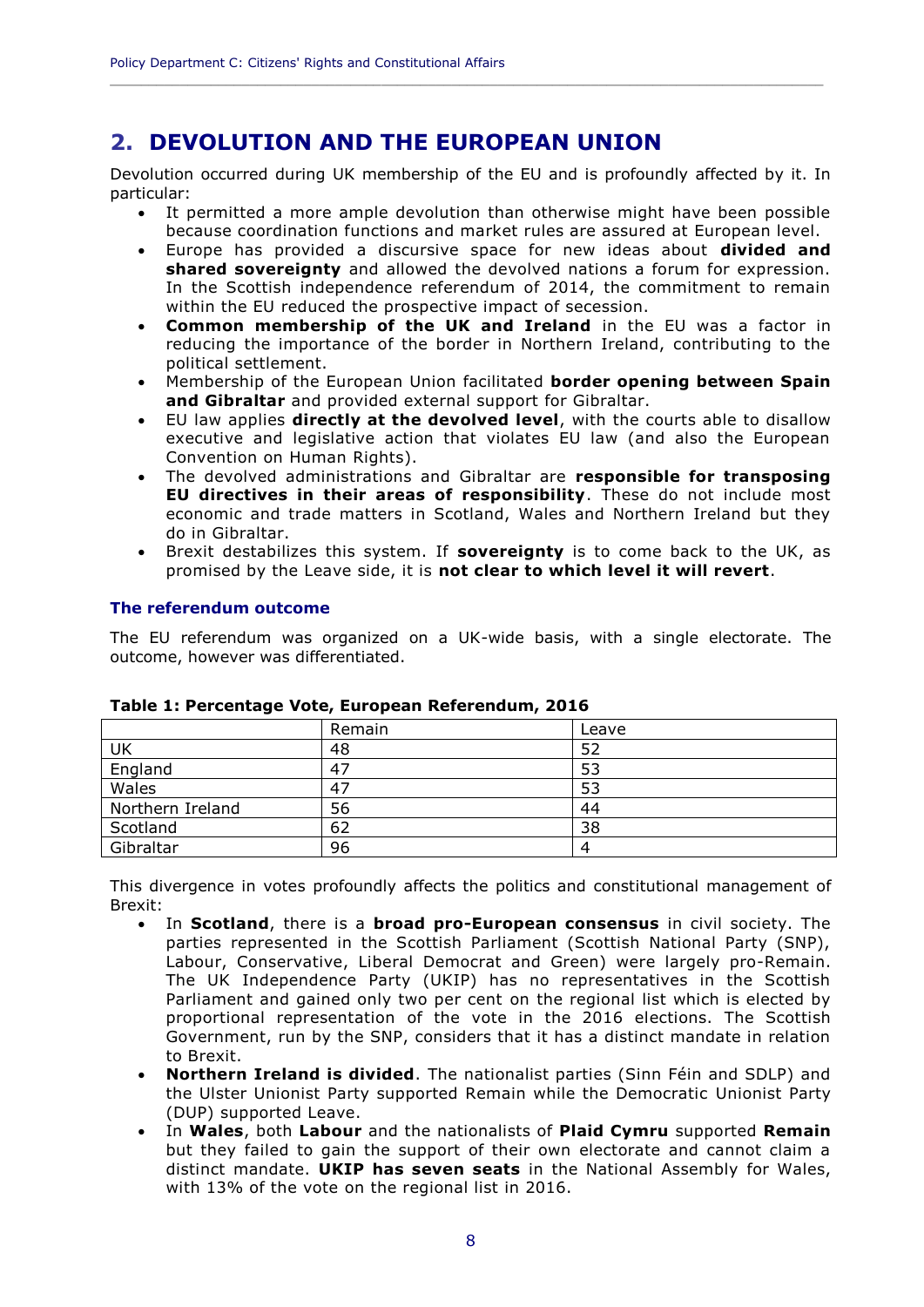In **Gibraltar**, **support for remaining was virtually unanimous**. There is universal support across civil society, including business and trade unions.

This means that there is not a unity of opinion across the devolved administrations as to what should happen next. There are, however, a number of common issues.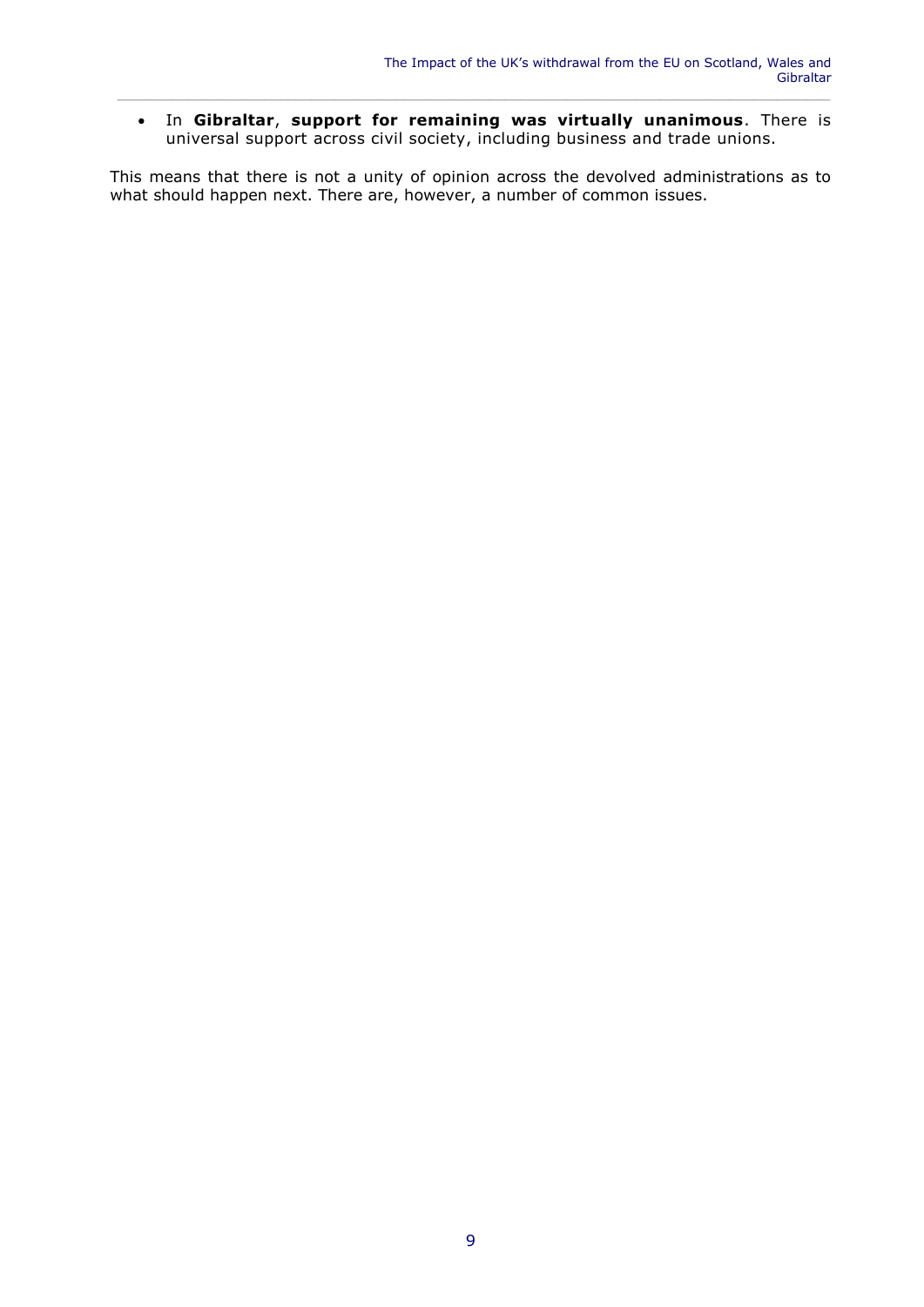## <span id="page-11-0"></span>**3. THE CONSTITUTIONAL IMPLICATIONS AND THE ROLE OF THE DEVOLVED ADMINISTRATIONS AND LEGISLATURES**

**\_\_\_\_\_\_\_\_\_\_\_\_\_\_\_\_\_\_\_\_\_\_\_\_\_\_\_\_\_\_\_\_\_\_\_\_\_\_\_\_\_\_\_\_\_\_\_\_\_\_\_\_\_\_\_\_\_\_\_\_\_\_\_\_\_\_\_\_\_\_\_\_\_\_\_\_\_\_\_\_\_\_\_\_\_\_\_\_\_\_\_\_**

There has already been a case before the Supreme Court about whether the UK Government requires parliamentary legislation before invoking Article 50 to start exit negotiations. The position of the Scottish and Welsh Governments was that it did and, furthermore, under the Sewel Convention, **such legislation would also require consent motions in the devolved legislatures**. The UK position was that Brexit was a matter of foreign policy, coming under the prerogative power and thus not subject to Parliament. As foreign affairs, it was also **clearly reserved** and so **did not require the assent of the devolved legislatures**. Finally they argued that the Sewel Convention was not binding, a claim with large ramifications for the devolved settlement. **The Supreme Court sided with the UK Government, agreeing that the Sewel Convention is not legally enforceable**.

This issue recurs in relation to the Withdrawal Bill (to incorporate existing EU law into UK law) and other enabling legislation on Brexit. This will be subject to legislative consent in the devolved territories.<sup>2</sup> The First Ministers of Scotland and Wales have indicated that they will not recommend that consent be given. While the Supreme Court judgment would suggest that this would have no effect, **there would be serious political repercussions**.

In regular matters of EU policy-making where devolved competences are involved, there are arrangements for the devolved administrations to participate through the Joint Ministerial Committee (Europe), which discusses the line to be taken, although the UK Government has the last word. Ministers of the devolved administrations can participate in the Council of the EU by invitation. There are provisions for the circulation of papers. For the Brexit negotiations, there is a **Joint Ministerial Committee (European Negotiations),** comprising ministers from central and devolved governments and a Joint Ministerial Committee for Gibraltar. Devolved and Gibraltar ministers, however, do not attend negotiations. The External Affairs and Additional Legislation Committee of the National Assembly for Wales, at a early stage, criticized the new JMC arrangements as inadequate.<sup>3</sup> Both the Scottish and Welsh governments have expressed their lack of confidence in the arrangements and the JMC (EN) has not met regularly, partly because of the lack of a Northern Ireland Executive.

#### **Trade and Single Market issues**

 $\overline{a}$ 

There is concern about the impact of leaving the Single Market and/or customs union on the economies of the devolved territories. The table below shows that all parts of the UK depend on European markets but **particularly England and Northern Ireland**. The high trade dependency for Northern Ireland is accounted for by cross-border trade with the Republic of Ireland. These figures do fluctuate from year to year, especially for the smaller territories.

<sup>2</sup> The Secretary of State for Scotland (a UK Government minister) declared that: '*I anticipate that unlike the Article 50 notification the Great Repeal Bill would be the subject of the legislative consent process and I am working on that basis […] Given that the Great Repeal Bill will both impact on the responsibilities of this parliament and the responsibilities of Scottish ministers I think it is fair to anticipate that it would be the subject of a legislative consent process*.' Daily Telegraph*,* 26 January 2017.

<sup>3</sup> National Assembly for Wales, External Affairs and Additional Legislation Committee, *Implications for Wales of leaving the European Union.* January 2017.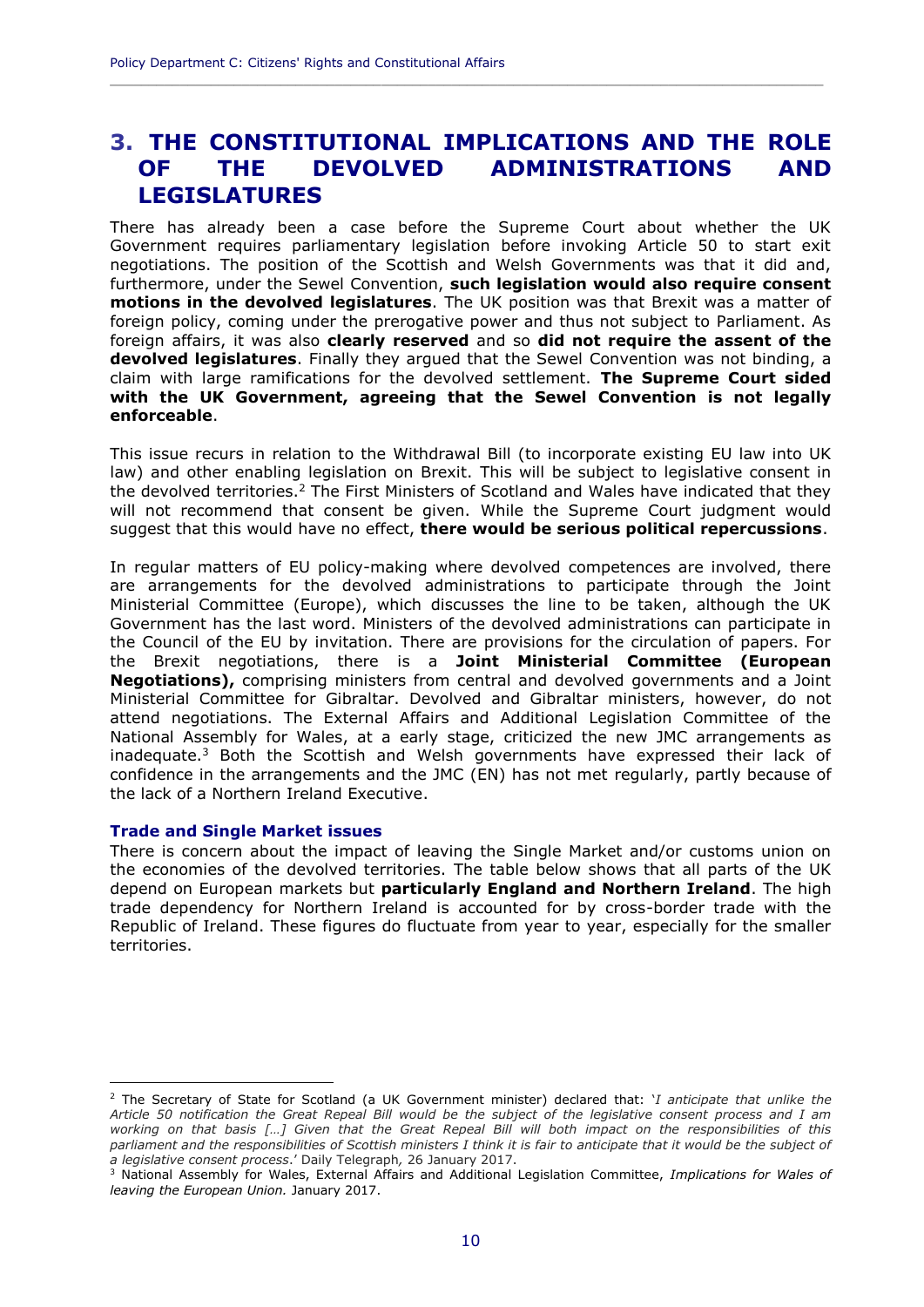| _ _ _<br>________ |         |         |  |
|-------------------|---------|---------|--|
|                   | Exports | Imports |  |
| England           | 48      |         |  |
| Wales             | 66      | 48      |  |
| Scotland          | 45      | 39      |  |
| N. Ireland        | 55      |         |  |

#### <span id="page-12-0"></span>**Table 2: EU-27 exports and imports as % of total exports 2016**

HM Revenue and Customs, *Regional Trade Statistics,* 2016.

Northern Ireland is particularly dependent on markets in the Republic of Ireland, which account for about half of the province's imports and export trade with the EU and a third of overall trade.

Scotland's trade with the rest of the UK is around four times higher than its trade with the EU-27. So both markets are important but the UK one more so.<sup>4</sup> Gibraltar's exports are almost exclusively in services and overwhelmingly with the EU, predominantly the UK.

**Inward investment** is a particular concern. London leads the UK in attracting inward investment, with Scotland and Wales' share slightly above the UK average.<sup>5</sup> There is concern that leaving the Single Market will discourage foreign investors.

**Agriculture** is not a large part of the UK economy but it is **politically salient, especially in Wales and Northern Ireland**, where agricultural employment and dependence on EU support are higher. There is considerable hostility to Europe among farmers, despite their dependence on EU support payments and export markets. Farmers are looking for guarantees that support levels will continue. Gibraltar does not have an agricultural industry and is outside the Common Agricultural Policy.

|            | % regional Gross | $\%$                  | $\frac{0}{0}$<br>farm<br>income | % agriculture exports |
|------------|------------------|-----------------------|---------------------------------|-----------------------|
|            | Value Added      | Employment   from CAP |                                 | going to EU           |
| UK         | 0.62             | 1.45                  | 55                              | 60                    |
| England    | 0.58             | 1.08                  | 50                              | 58                    |
| Scotland   | 0.94             | 2.57                  | 74                              | 60                    |
| Wales      | 0.62             | 3.88                  | 80                              | 90                    |
| N. Ireland | 1.43             | 5.82                  | 87                              | 83                    |
| Gibraltar  | n.a.             | n.a.                  | n.a.                            | n.a.                  |

#### <span id="page-12-1"></span>**Table 3: Agriculture in the UK**

 $\overline{a}$ 

Source: *Agriculture in the United Kingdom, 2015*, Department for Environment, Food and Rural Affairs; Department for Environment, Food and Rural Affairs (Northern Ireland); Welsh Government Department of Rural Affairs and Heritage; Scottish Government, Rural and Environment Research and Analysis Directorate, 2016.

**Fisheries** also represent a small contribution to UK economy but they are **concentrated in Scotland**, home to about 60 per cent of the fleet and 7.5 per cent of all EU landings;<sup>6</sup> they are further concentrated in northern Scotland, where they are a significant part of the economy of some communities. There is widespread opposition to the Common Fisheries Policy (CFP) and it is estimated that fishermen overwhelmingly voted Leave. The Scottish Fishermen's Federation did not take a position in the referendum, recognizing that the issue was more complex. It does, however, now insist that Scotland should be outside the CFP and control access to its own waters. Fish exports, on the other hand, are heavily dependent on access to the EU market. 71% of UK fish exports come from Scotland and there is a two-way trade dependency. Scotland exports 80% of its fish but imports 80% of the fish it consumes. Fish farming is particularly dependent on exports and does not have the issues with controlling access that offshore fishermen confront. Around eight per cent of fishing crews are from EU Member States, with a slightly larger proportion from non-EU

<sup>4</sup> There are not good figures on trade among all the regions and nations of the UK.

<sup>5</sup> UK Trade and Investment, *Inward Investment Report 2014 to 2015*, June 2015.

<sup>6</sup> House of Commons Library, U*K Sea Fisheries Statistics*, Briefing Paper n. 2788, November 2016.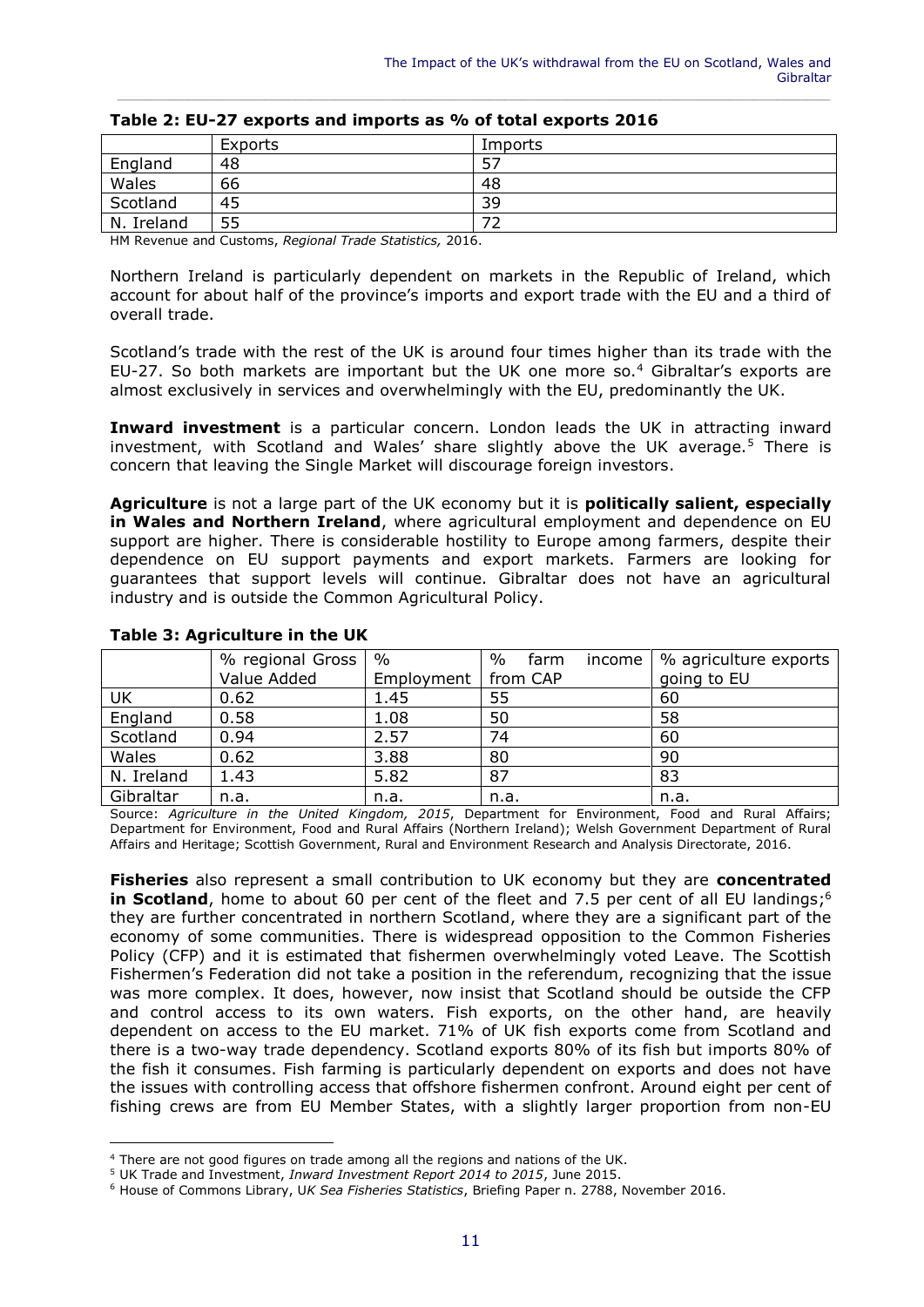countries.<sup>7</sup> The dependence of the fish processing industry on EU labour is much larger. One firm reported that 79 per cent of its labour force were from the EU.<sup>8</sup>

**\_\_\_\_\_\_\_\_\_\_\_\_\_\_\_\_\_\_\_\_\_\_\_\_\_\_\_\_\_\_\_\_\_\_\_\_\_\_\_\_\_\_\_\_\_\_\_\_\_\_\_\_\_\_\_\_\_\_\_\_\_\_\_\_\_\_\_\_\_\_\_\_\_\_\_\_\_\_\_\_\_\_\_\_\_\_\_\_\_\_\_\_**

There is also some concern about **territorially differentiated patterns of trade** and how these might be affected by post-Brexit trade deals. For example, Welsh farmers would be concerned about the effect on lamb production of a trade deal with New Zealand. Fishermen in Scotland (where about half of the UK fishing industry is based) are concerned about access to their waters under possible trade deal packages.

#### **Freedom of Movement**

One of the main issues in the referendum campaign was freedom of movement of workers, which became confounded with the broader issue of immigration and the refugee crisis. Restricting freedom of movement was one of David Cameron's key demands in the negotiations and the very limited concession he received (around delaying eligibility for some welfare benefits) was a factor in the Leave victory. This plays out very differently across the UK.

In 2015 13.5 per cent of the UK population were foreign-born; 5.0 per cent were EU citizens.

|                  | Non-UK | Non-EU | EU   |
|------------------|--------|--------|------|
| England          | 14.6   | 9.3    | 5.2  |
| Scotland         | 7.6    | 3.8    | 3.6  |
| Wales            | 5.6    | 3.2    | 2.3  |
| Northern Ireland | 7.0    | 1.9    | 5.1  |
| London           | 36.5   | 25.7   | 10.8 |
| UK               | 13.4   | 8.4    | 5.0  |

#### <span id="page-13-0"></span>**Table 4: Percentage of non-UK born population 2015**

House of Commons Briefing Paper, *Migration Statistics*, SN06077, 7 March 2017.

In spite of the salience of migration and free movement, the areas that voted Leave are not the ones with the highest levels of non-UK born people. London has by far the highest numbers and voted Remain. Wales has among the lowest and voted Leave, as did North East England. The issue has, however, been framed differently across the United Kingdom. Successive UK governments have seen migration as a problem and freedom of movement was a central part of the negotiations of 2016. **Successive Scottish governments** (Labour-Liberal Democrat coalition and SNP) **have seen immigration and free movement as an opportunity**.

One reason is demographic. Scotland's population stagnated for much of the twentieth century, which became a political issue. In recent years, a third of the growth in UK population has been driven by EU migration; in Scotland it is a half. Scotland's population growth between 2014 and 2039 is estimated at seven per cent on present trends. Without EU migration it would be only three per cent and the dependency ratio would be much worse.<sup>9</sup>

London politicians have also seen migration and free movement as positive, given the economic needs of the capital. **There is less of a consensus in Wales**. The Labour, Liberal Democrat and Plaid Cymru parties value freedom of movement but are sensitive to the popular hostility.

 $\overline{a}$ 

<sup>7</sup> Scottish Government, *Scottish Sea Fisheries Employment*, 2015.

<sup>&</sup>lt;sup>8</sup> Macduff Shellfish, written submission to Scottish Parliament Culture, Tourism, Europe and External Relations Committee, 2016.

<sup>9</sup> Scottish Government, *Scotland's Place in Europe*, December 2016.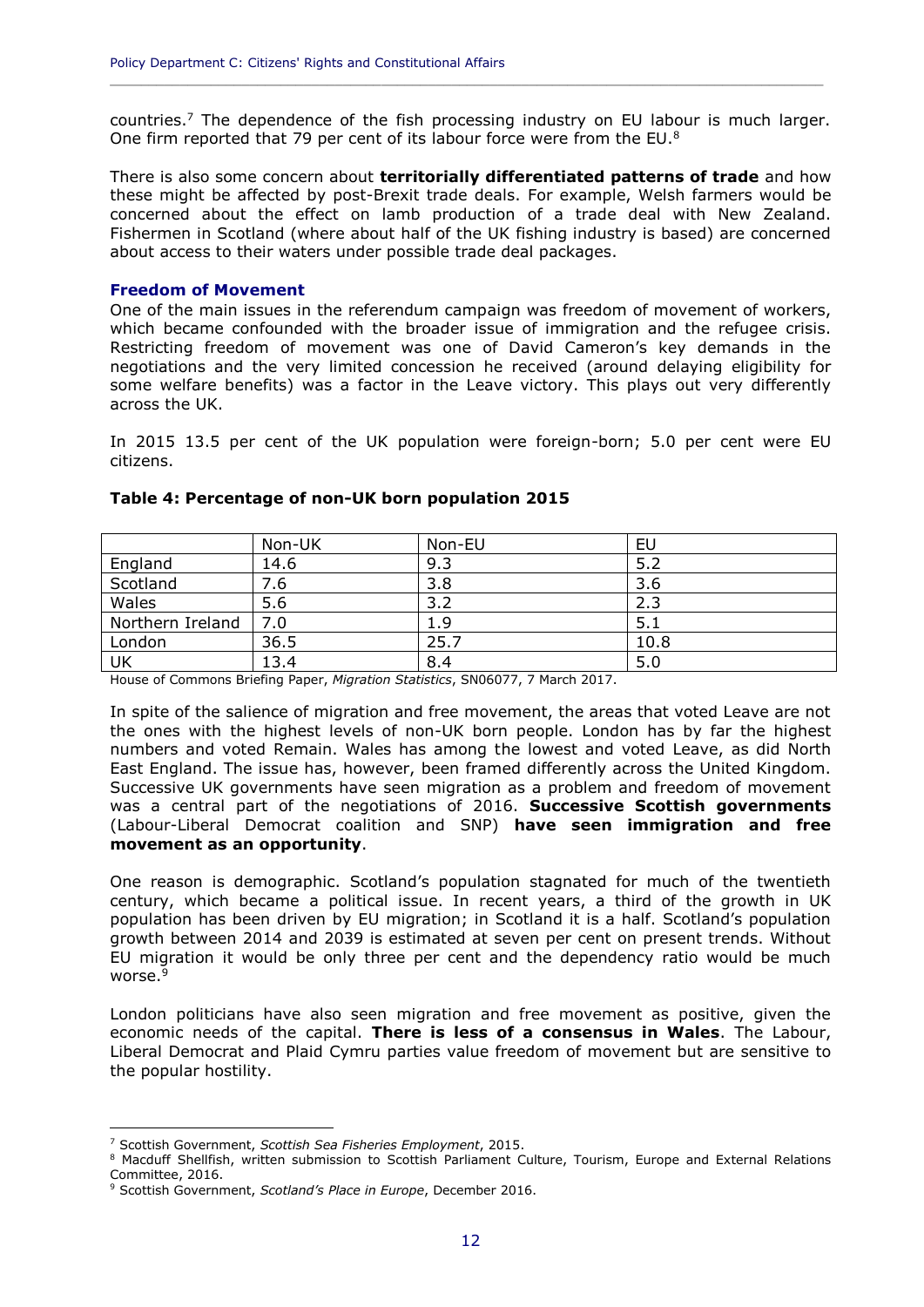Free movement of labour is most important of all in Gibraltar, which depends on a daily influx of workers across its border with Spain, accounting to some 40 per cent of the labour force. Just over half of these are Spanish and the remainder are citizens of other EU states taking advantage of the free movement provisions.

 $\_$  ,  $\_$  ,  $\_$  ,  $\_$  ,  $\_$  ,  $\_$  ,  $\_$  ,  $\_$  ,  $\_$  ,  $\_$  ,  $\_$  ,  $\_$  ,  $\_$  ,  $\_$  ,  $\_$  ,  $\_$  ,  $\_$  ,  $\_$  ,  $\_$  ,  $\_$  ,  $\_$  ,  $\_$  ,  $\_$  ,  $\_$  ,  $\_$  ,  $\_$  ,  $\_$  ,  $\_$  ,  $\_$  ,  $\_$  ,  $\_$  ,  $\_$  ,  $\_$  ,  $\_$  ,  $\_$  ,  $\_$  ,  $\_$  ,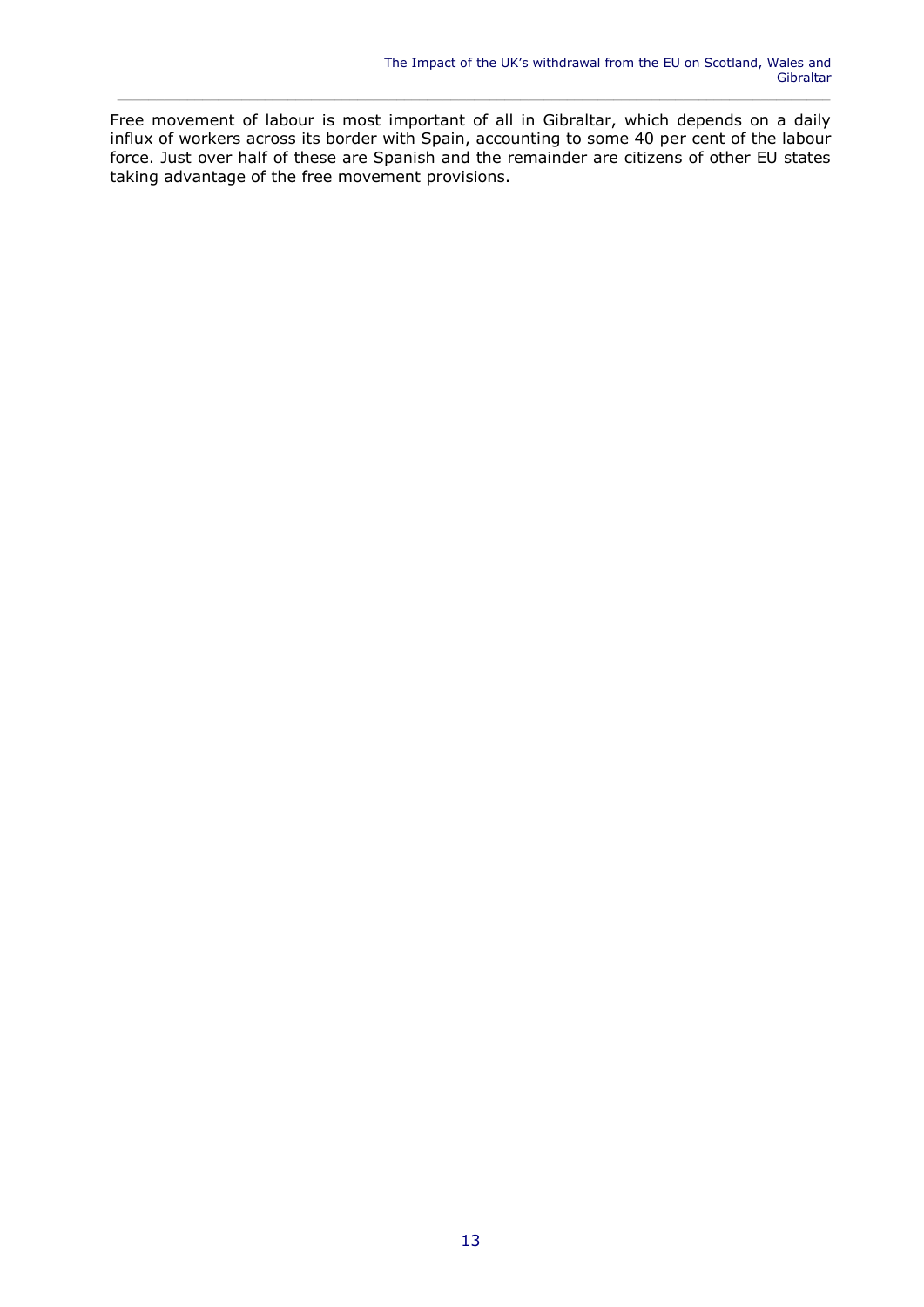## <span id="page-15-0"></span>**4. IMPACT ON DEVOLVED COMPETENCES**

Several EU competences, including agriculture support and regulation; fisheries; environmental policy; and regional policy and assistance are largely or wholly devolved within the United Kingdom. If nothing else were done, **these would therefore revert to the devolved institutions, with no overall UK policy**. This could permit greater policy divergence, an outcome welcomed by many in Scotland. On the other hand, without something to replace the EU framework, the UK single market could be disrupted and unfair competition be allowed, for example over industrial or agricultural support.

**\_\_\_\_\_\_\_\_\_\_\_\_\_\_\_\_\_\_\_\_\_\_\_\_\_\_\_\_\_\_\_\_\_\_\_\_\_\_\_\_\_\_\_\_\_\_\_\_\_\_\_\_\_\_\_\_\_\_\_\_\_\_\_\_\_\_\_\_\_\_\_\_\_\_\_\_\_\_\_\_\_\_\_\_\_\_\_\_\_\_\_\_**

There are **interdependencies between devolved and reserved areas**. Agricultural support would revert to the devolved administrations but not agricultural trade, with which it is closely linked. Inshore fisheries are devolved but there would be a need to negotiate new international fisheries agreements. Environmental policy has external effects on neighbouring jurisdictions, which are currently managed at European level.

There is now a broad acceptance that some UK-wide frameworks will be necessary to deal with these issues, but no agreement on how they will work. The Scottish and Welsh governments have stated that they should be intergovernmental and negotiated among equals. The Welsh Government has proposed a Council of Ministers of the United Kingdom.<sup>10</sup>

The proposals in the EU Withdrawal bill are at the other end of the spectrum from this suggestion. A category of 'retained EU law' is created and it is proposed that all EU such law revert to Westminster. At a later stage, some powers may be 'released' to the devolved bodies. In order to achieve this, the Withdrawal Bill amends the devolution statutes for Scotland, Wales and Northern Ireland.

The UK Government has claimed that no decisions currently taken by the devolved administrations will be removed from them but this is open to interpretation.<sup>11</sup> Indeed, it claims that they will gain powers: 'we will use the opportunity of bringing decision making back to the UK to ensure that more decisions are devolved.<sup>'12</sup> The argument is that at present the devolve administrations 'are responsible for implementing the common policy frameworks set by the EU.' So 'When the UK leaves the EU, the powers which the EU currently exercises in relation to the common frameworks will return to the UK'.  $^{13}$ 

This is a highly contentious claim. One might argue that, after Brexit, these frameworks will cease to exist. Moreover, taking back all Europeanized competences and then deciding which parts to devolve again reverses the 'reserved powers' model of devolution and replaces it with a concurred powers model in relation to those matters.

If the devolved governments have only selected parts of the relevant competences devolved, that will make it more difficult to frame coherent sectoral policies; this was part of the rationale for the reserved powers model. The Withdrawal Bill provides no time limit for the reservation of retained EU powers.

The UK Government has advanced a further argument, that it is necessary after Brexit to secure the UK's own Single Market.<sup>14</sup> The idea of the UK as an integrated common market is not new, but the reference to the Single Market has potentially far-reaching implications. The European Single Market is a broad set of principles covering multiple policy sectors, developed by the European Commission with the Council of the EU and enforced by the

 $\overline{a}$ 

<sup>10</sup> Welsh Government, *Brexit and Devolution*, 2017.

<sup>11</sup> *A Global Britain*. Speech by Prime Minister Rt Hon Theresa May MP, Lancaster House, 17 January 2017.

<sup>12</sup> White Paper, *The United Kingdom's exit from and new partnership with the European Union*, February 2017.

<sup>13</sup> White Paper, *Legislating for the United Kingdom's withdrawal from the European Union,* March, 2017.

<sup>14</sup> White Paper, *Legislating for the United Kingdom's withdrawal from the European Union,* March, 2017.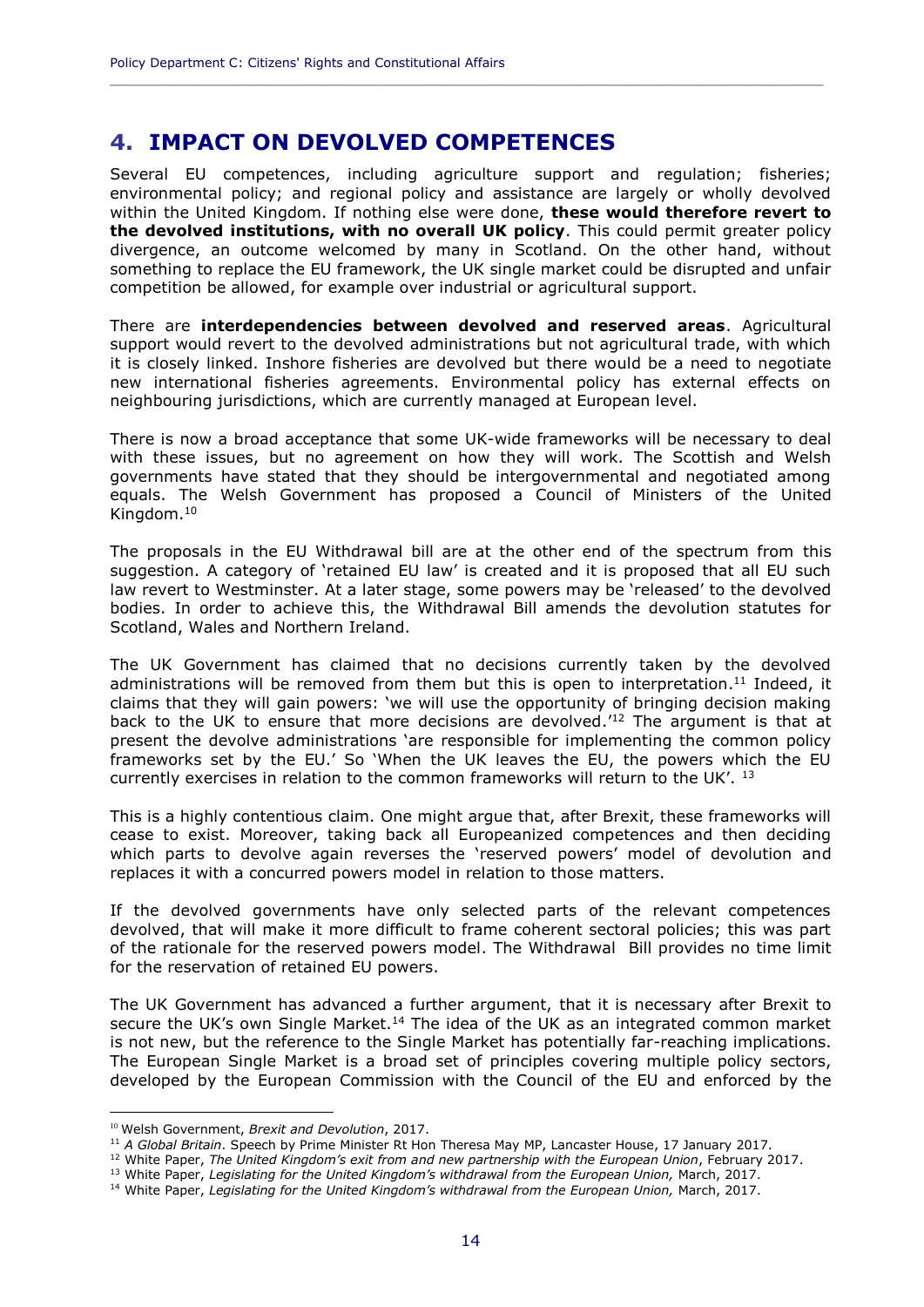Court of Justice. It has extended into some unanticipated fields. For example, the Scottish Government has faced a long-running case on the minimum pricing of alcohol. This was proposed as a public health issue but is being challenged as a violation of competition and single market principles. Were the UK Government to adopt a similar principle, it could involve encroaching on a wide range of devolved competences and not just the specific matters listed above.

 $\_$  ,  $\_$  ,  $\_$  ,  $\_$  ,  $\_$  ,  $\_$  ,  $\_$  ,  $\_$  ,  $\_$  ,  $\_$  ,  $\_$  ,  $\_$  ,  $\_$  ,  $\_$  ,  $\_$  ,  $\_$  ,  $\_$  ,  $\_$  ,  $\_$  ,  $\_$  ,  $\_$  ,  $\_$  ,  $\_$  ,  $\_$  ,  $\_$  ,  $\_$  ,  $\_$  ,  $\_$  ,  $\_$  ,  $\_$  ,  $\_$  ,  $\_$  ,  $\_$  ,  $\_$  ,  $\_$  ,  $\_$  ,  $\_$  ,

The UK has no mechanism for dealing with these UK Single Market issues and none is proposed, apart from the reservation of retained EU powers.

These concerns are less important in Gibraltar, which is geographically removed from the UK and is outside the customs union and the Common Agricultural Policy. There is no suggestion of taking powers away from Gibraltar.

#### **Funding**

The United Kingdom is **a net contributor** to the European Union budget, although the figure was greatly exaggerated during the referendum campaign. Calculating the balance for individual nations and regions is more difficult. Below are best estimates of receipts. The amounts received under cohesion policy are particularly hard to calculate because of the vexed issue of additionality.

|            | $\frac{0}{0}$<br>UK CAP<br>receipts | $\%$<br>Structural<br>Funds 2014-20 | % UK funding from   % UK population<br>EU research area |      |
|------------|-------------------------------------|-------------------------------------|---------------------------------------------------------|------|
| England    | 63                                  | 63.8                                |                                                         | 84   |
| Scotland   | 18                                  | 8.2                                 | 10.4                                                    | 8.2  |
| Wales      |                                     | 22.2                                |                                                         | -4.7 |
| N. Ireland | 10                                  | 5.6                                 |                                                         | 2.7  |

#### <span id="page-16-0"></span>**Table 5**: **EU funding: CAP, Structural Funds and Research**

Alan Greer, *The European Referendum, Agriculture, Food and Rural Policy Issues*, Royal Society of Edinburgh, 2016; SPERI Political Economy Research Brief, 24, *UK Regions and European Structural and Investment Funds*, University of Sheffield, 2016.

#### Wales and Northern Ireland do well here. If estimated contributions are added, it seems that **England and Scotland are net contributors** while **Wales and Northern Ireland are beneficiaries.**

Gibraltar also benefits from EU funding but in relatively modest amounts.

The UK is a net contributor to the EU budget. When it leaves, this net contribution will revert to the UK Treasury. Much of this funding is for those competences that are devolved, notably regional development, agriculture and research. It has not yet been decided how these will be distributed within the UK.

**The existing devolved funding mechanisms are not designed to handle this type of funding**. Currently, the devolved administrations are funded by **a block grant** and, in the case of Scotland**, own taxes**. There are current proposals to devolve some taxes to Wales and Northern Ireland. The block grant is calculated according to the Barnett Formula, which gives the devolved administrations the same resources in each spending round as in the last one, adjusted for the population-based share of the changes in corresponding spending in England. Further adjustments are now made in respect of devolved taxes.

The options for dealing with cohesion and agricultural funds are:

- **Distribution according to a UK-wide formula**, which would imply a UK-wide policy framework;
- **Distribution on a historic basis**, which would favour the devolved governments, given their larger spending on agriculture;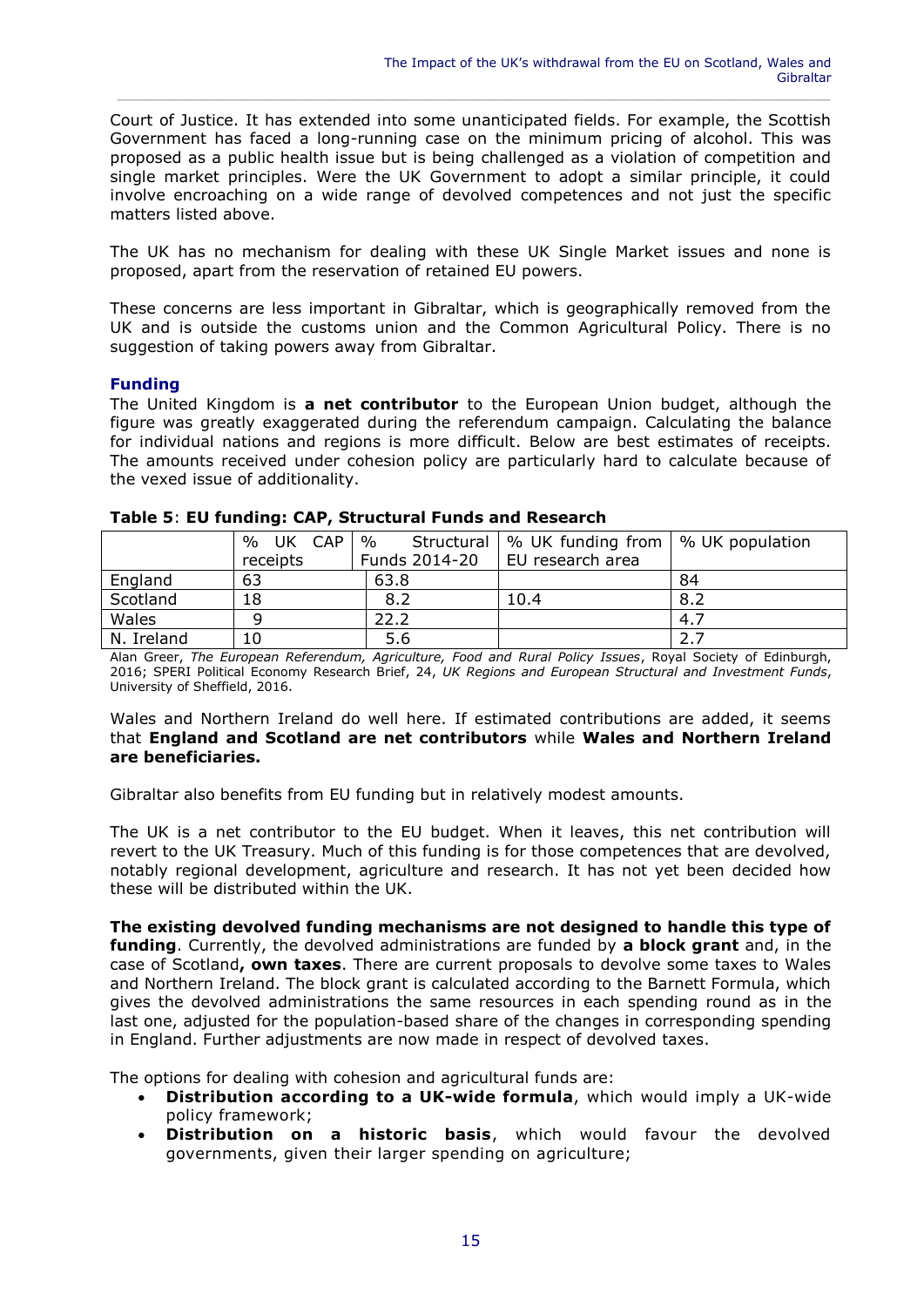**Distribution on a per capita basis**, which would not take account of needs and which would favour England;

**\_\_\_\_\_\_\_\_\_\_\_\_\_\_\_\_\_\_\_\_\_\_\_\_\_\_\_\_\_\_\_\_\_\_\_\_\_\_\_\_\_\_\_\_\_\_\_\_\_\_\_\_\_\_\_\_\_\_\_\_\_\_\_\_\_\_\_\_\_\_\_\_\_\_\_\_\_\_\_\_\_\_\_\_\_\_\_\_\_\_\_\_**

 **Incorporating** the money **into the block grant** and adjusting according to the Barnett Formula, which would imply transferring existing funds and adjusting thereafter on a per capita basis.

The most likely option for research funding is to transfer it to UK Research and Innovation, which is reserved (although research itself is not) and distribute it competitively.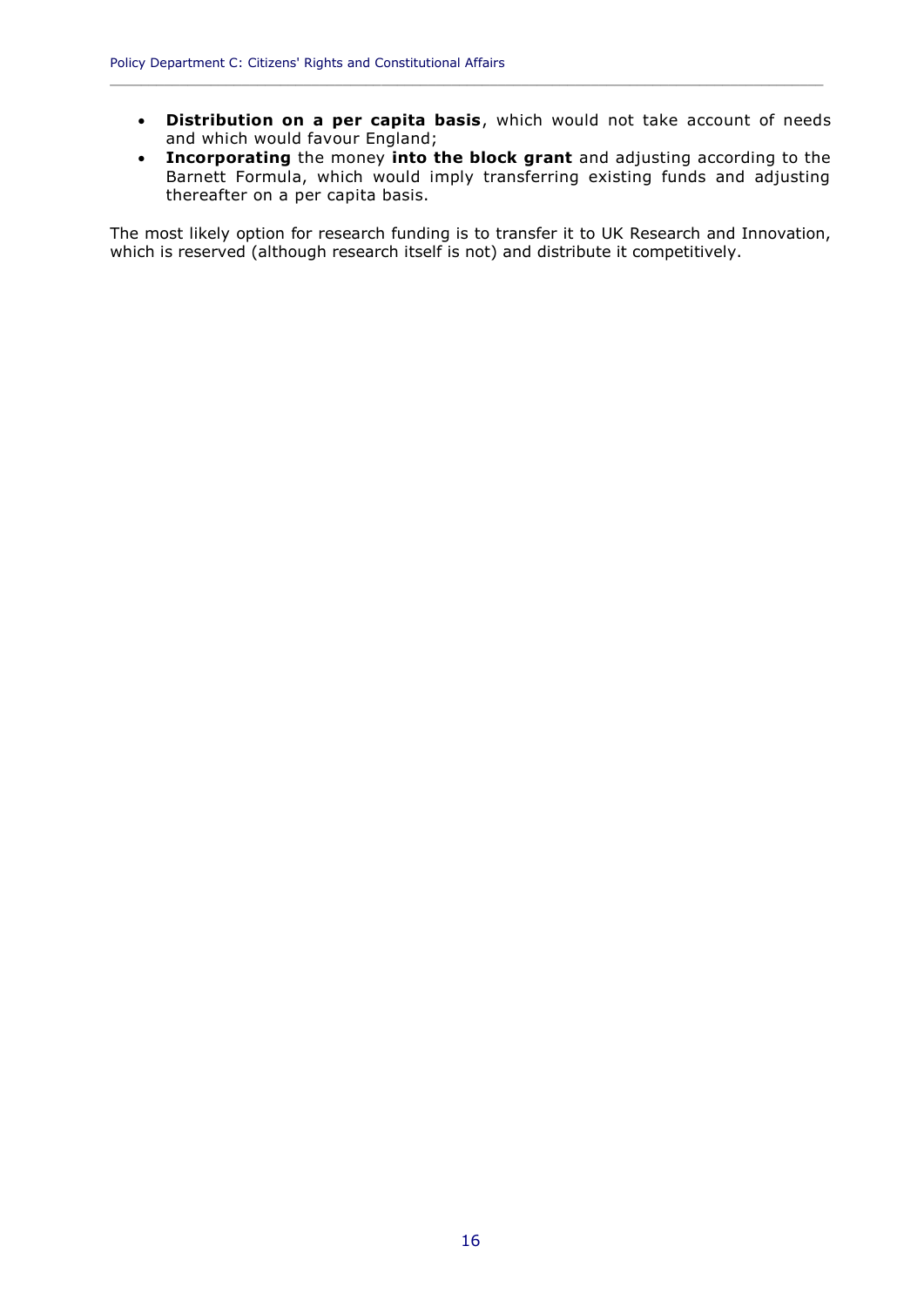## <span id="page-18-0"></span>**5. SCOTLAND**

Scotland is faced with a number of options in responding to Brexit. These have been subject to debate in the Scottish Parliament and in the wider society. The Scottish Government's position is laid out in a paper issued in December 2016. <sup>15</sup>

#### **Acceptance**

It could accept the result as binding on the UK and **seek to make the most of it.** Some Brexit supporters, and some Conservatives who were for Remain, argue that the reversion of powers to Scotland provides opportunities to gain more autonomy. A small SNP pro-Brexit group has argued that this is the strategy to pursue in the short term. On the other hand, the powers that would revert are not central to the big Single Market issues; so advocates of this approach have also argued for a general expansion of devolved powers. It has been noted, for example, that outside the EU it would be possible (although technically rather difficult) to devolve Value Added Tax.

#### **Stop Brexit**

The SNP did argue, when the referendum was decided, that **leaving should require a concurrent majority across the four nations** of the United Kingdom. This was not accepted and is not being pressed now. Even the argument that legislative consent is required is not being made in order to secure a Scottish veto. The SNP might have used their strength in the UK Parliament (where they hold 35 out of Scotland's 59 seats), to join a blocking coalition but this would have required support from the Labour Party and pro-European Conservatives which has not materialized. The SNP now accepts that this will not happen.

#### **Soft Brexit for the UK**

There is wide cross-party agreement in Scotland that, if Brexit has to happen, it should be a 'soft' Brexit, which means **keeping as much of the Single Market as possible**. The SNP and the other main parties in Scotland have few problems with freedom of movement so this does not pose the same problem as for Labour or the Conservatives in England. In its policy paper, the Scottish Government argues for the UK to stay within both the single market and the customs union, keeping freedom of movement. Again, however, this would require a cross-party coalition in the House of Commons. Following the 2017 General Election and the Conservatives' loss of their majority, there is greater scope for parliamentary influence.

#### **Differentiated Brexit**

 $\overline{a}$ 

The Scottish Government proposed **a differentiated arrangement** that would allow Scotland to retain as much as possible of EU membership, even if full membership is not possible.

The centrepiece is that **Scotland would remain in the Single Market** even as England and Wales left. This would give it a status analogous to that of the European Economic Area (EEA); indeed Scotland might formally become part of the EEA. As with the EEA, agriculture and fisheries would be excluded. If the UK were to leave the EU customs union, Scotland would also leave, remaining in a customs union with the UK. This would allow it to avoid tariffs and rules of origin on trade in goods between Scotland and the rest of the UK and thus obviate the need for a physical border. There would be full access to the Single Market in services and provision for the free movement of workers between Scotland and the EU-27. Scotland would participate in European social provisions, academic exchange and research and in aspects of EU Justice and Home Affairs policies.

<sup>15</sup> Scottish Government, *Scotland's Place in Europe*, December 2016.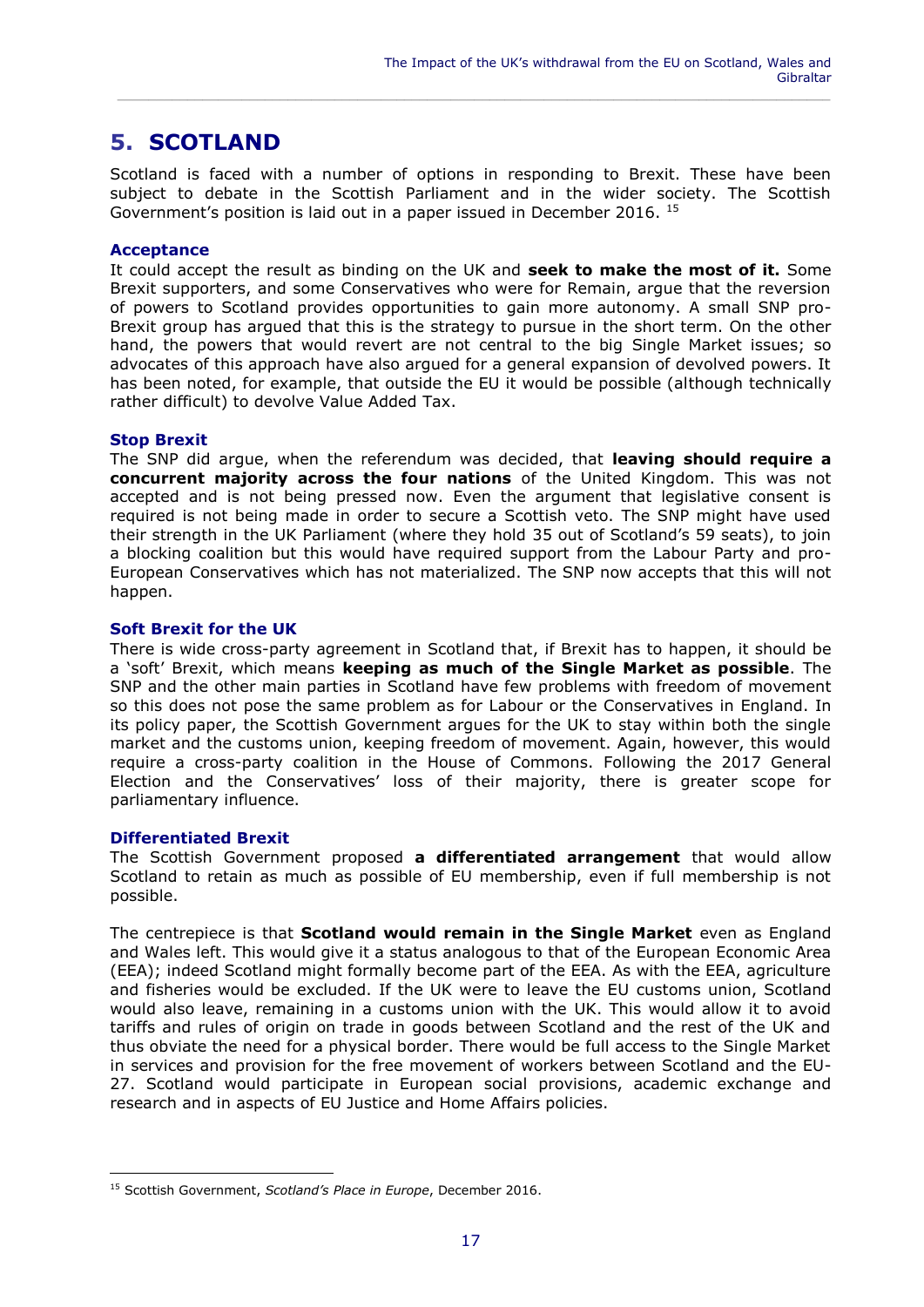**These proposals are legally and technically feasible, although they do pose challenges.** Being in a customs union with the UK and a Single Market with the EU could be complex. There is no precedent for this either in the EU or the EEA; Liechtenstein is in a customs union with Switzerland, but both are effectively in the Single Market by virtue of the EEA or the Swiss-EU bilateral treaties.

**\_\_\_\_\_\_\_\_\_\_\_\_\_\_\_\_\_\_\_\_\_\_\_\_\_\_\_\_\_\_\_\_\_\_\_\_\_\_\_\_\_\_\_\_\_\_\_\_\_\_\_\_\_\_\_\_\_\_\_\_\_\_\_\_\_\_\_\_\_\_\_\_\_\_\_\_\_\_\_\_\_\_\_\_\_\_\_\_\_\_\_\_**

Retaining a customs union with the UK could remove the need for physical checks on goods traded between Scotland and England. There would, however need to be rules governing the treatment of goods entering the UK from EU countries, depending on whether they were destined for Scotland or for England and Wales (we leave Northern Ireland aside here as it too might have a differentiated settlement). The Scottish Government concedes that there would have to be certification as to the final point of sale of such goods. There would also have to be rules of origin if intermediate goods were passing through England and Wales en route for Scotland.

There would be a **virtual border in services** to the degree that EU and UK rules diverged after Brexit. This could be avoided by double compliance rules to ensure that Scottish services were compliant with both UK and EU regulations. The problem would be reduced to the extent that the UK itself retains EU regulations and succeeds in gaining access to the EU services marketing and passporting rights for financial services.

Free movement of workers between Scotland and the EU would require **controls** to ensure that EU workers did not come into Scotland in order to cross the border to work in England. This is not an insuperable problem since a similar mechanism operates in the Schengen area for third-country nationals with the right to work in one member state but not in another. It would be monitored at the place of work rather than at the border. There would also have to be provisions to define a Scottish worker, for the purposes of rights to work in member states of the EEA.

In order for Scotland to remain compliant with Single Market regulations, the Scottish Parliament and Government would require new competences across a wide range of Single Market matters that are currently reserved to Westminster.

There is the hope that, given promises of an open border in Ireland, similar arrangements could be available to Scotland. The UK Government suggestions with regard to Northern Ireland raise at least as much complexity as those of the Scottish Government.

#### **Independence**

Until the 1980s the Scottish National Party looked unfavourably on Europe and in the 1975 referendum favoured leaving. In the mid-1980s the SNP changed direction and joined those other autonomist and secessionist parties that seek Europe as an important external support system, underpinning their own aspirations. In the independence referendum of 2014, nationalists used the promise that both Scotland and the remaining UK would be in the European Union to counter unionist arguments about putting up new economic and physical borders or being isolated.

In that referendum, Scotland voted by 55 per cent to remain in the United Kingdom. It has now voted by a larger majority to remain in the European Union. The unionist parties argue that the independence issue was resolved in 2014 and that the relevant majority in the EU referendum was UK-wide. The SNP notes that, during the 2014 referendum, the unionist side insisted that remaining in the UK was the only way to secure EU membership; yet the opposite happened. In their programme for the 2016 Scottish elections, the SNP accepted that **another independence referendum was off the agenda unless there was a material change of circumstances** such as Scotland being taken out of the EU against its will. This has now happened. In March 2017 the Scottish Government successfully asked the Scottish Parliament for a resolution authorizing it to request the UK Government to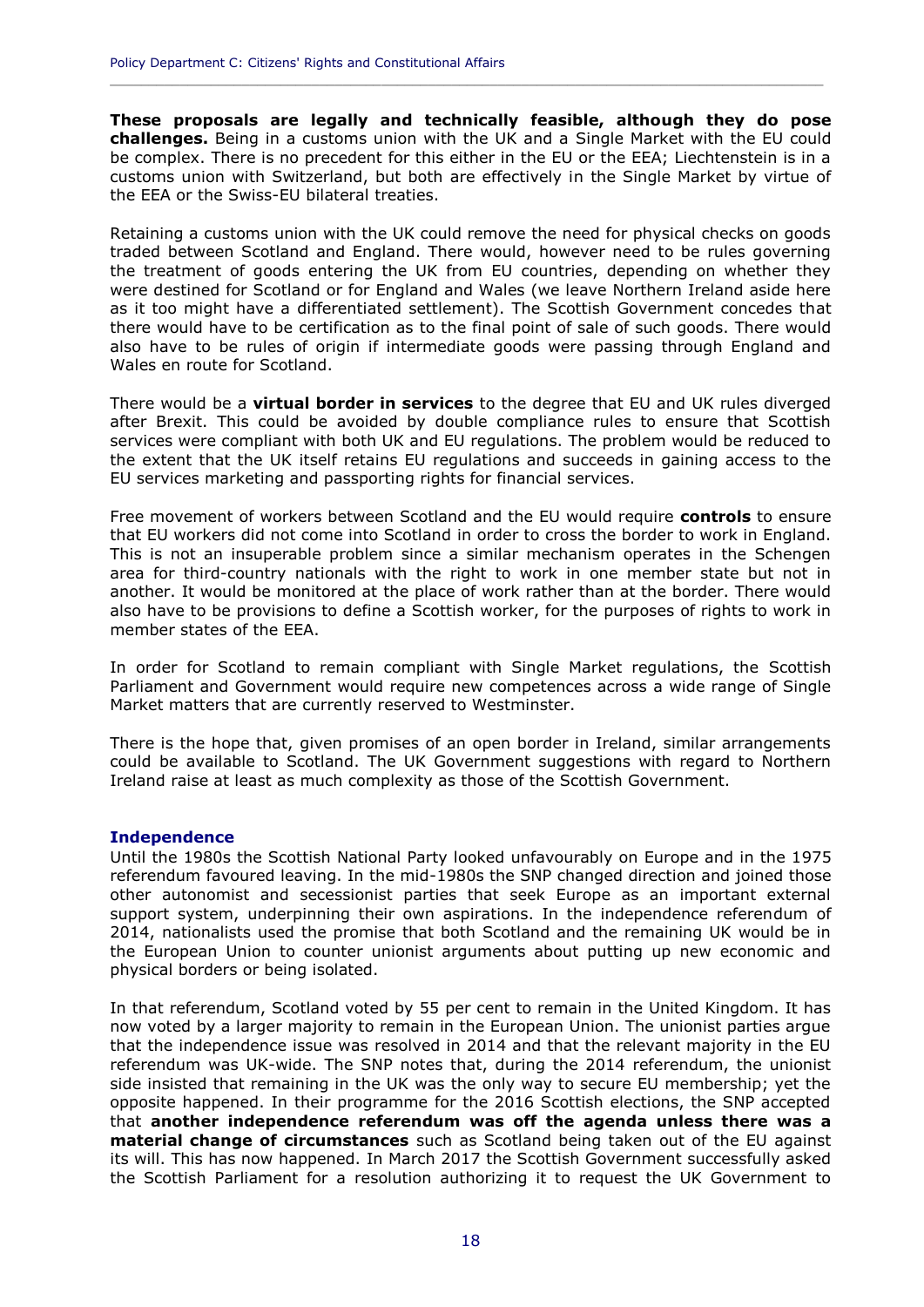pass a Section 30 order (Scotland Act, 1998) to allow an independence referendum. This was the path used for the 2014 referendum. The UK Government responded that it would not agree 'at this time' but did not rule it out in the future. Following the 2017 UK General Election in which the SNP lost many of its Westminster seats, the idea of a referendum has been put on hold.

 $\_$  ,  $\_$  ,  $\_$  ,  $\_$  ,  $\_$  ,  $\_$  ,  $\_$  ,  $\_$  ,  $\_$  ,  $\_$  ,  $\_$  ,  $\_$  ,  $\_$  ,  $\_$  ,  $\_$  ,  $\_$  ,  $\_$  ,  $\_$  ,  $\_$  ,  $\_$  ,  $\_$  ,  $\_$  ,  $\_$  ,  $\_$  ,  $\_$  ,  $\_$  ,  $\_$  ,  $\_$  ,  $\_$  ,  $\_$  ,  $\_$  ,  $\_$  ,  $\_$  ,  $\_$  ,  $\_$  ,  $\_$  ,  $\_$  ,

Apart from the refusal of the UK Government to agree, there are other obstacles to a successful independence referendum. The opinion polls show support for independence more or less unchanged at a little under half the electorate. **There has not been a post-Brexit boost.** Indeed, most of the electorate have long failed to make the link between Europe and independence that the SNP make. In 2014 Europe provided an essential support system for a putatively independent Scotland on the assumption that the UK would also remain in the EU. If a referendum vote resulted in Scotland leaving the UK, it might stay in the EU but there would be a hard economic border between it and the remaining UK, unless the UK were to remain within the Single Market, for example through the European Economic Area (EEA). The UK Government has now made it clear that it will leave the Single Market. As noted above, Scotland is four times more dependent on UK trade than on EU trade. So the harder the form of Brexit, the more difficult it becomes for Scotland.

The Scottish Government has reaffirmed its commitment to Scottish membership of the EU but various routes have been suggested. At the time of the 2014 referendum, the No side suggested that Scotland might not be able to join the EU. Commission President Barroso said that it would be 'difficult if not impossible' for Scotland to join the EU. There seems no basis in EU law for the assertion that membership would be impossible, as Scotland meets the criteria and not since de Gaulle's veto on UK membership in the 1960s has a democratic country respecting the rule of law been refused admission. The Scottish Government did accept that it would have to apply for membership and suggested two ways: by treaty amendment and by the normal accession route. No member state suggested that it would veto Scotland's membership and none has done so since. The crucial point is that if Scotland were to become independent as a result of an agreement with the United Kingdom, it would be recognized by the UK and there is no reason for any other government to refuse recognition or EU membership.<sup>16</sup> Some opponents of independence have said that Scotland would have to join a 'queue' behind the Balkan countries. EU accession has never worked on the basis of a queue. Applicants are accepted when they are ready, not on the basis of when they applied. There now seems to be a consensus that, were Scotland to become independent by legal means, it could join the Union.

Yet making the transition from being part of the UK to being an independent state would take time. It has been suggested that, in the meantime, Scotland could become part of EFTA and the European Economic Area (EEA), so maintaining membership of the Single Market. It could even be that Scotland would remain in the EEA on a longer term basis, so staying outside the controversial fisheries policy. As an EEA state, Scotland could also negotiate a trade agreement with the United Kingdom. This, too, would be complicated and raise many of the same difficulties as the Scottish Government's proposal for differentiated Brexit, with Scotland remaining both in the EU Single Market and in the UK, notably around rules of origin.

 $\overline{a}$ 

<sup>16</sup> Spanish Foreign Minister García Margallo stated: '*España no trabaja sobre hipótesis. Lo que sí le digo es que sería determinante a la hora de decidir nuestro voto cuál fuese la actitud del Reino Unido*' (Spain does not work on assumptions. What I do say is that, when deciding our vote, what will be the attitude of the United Kingdom would be decisive), *La Vanguardia,* 16 December 2013. Spanish ministers have been careful to stress that the constitutional situation as concerns Catalonia is quite different.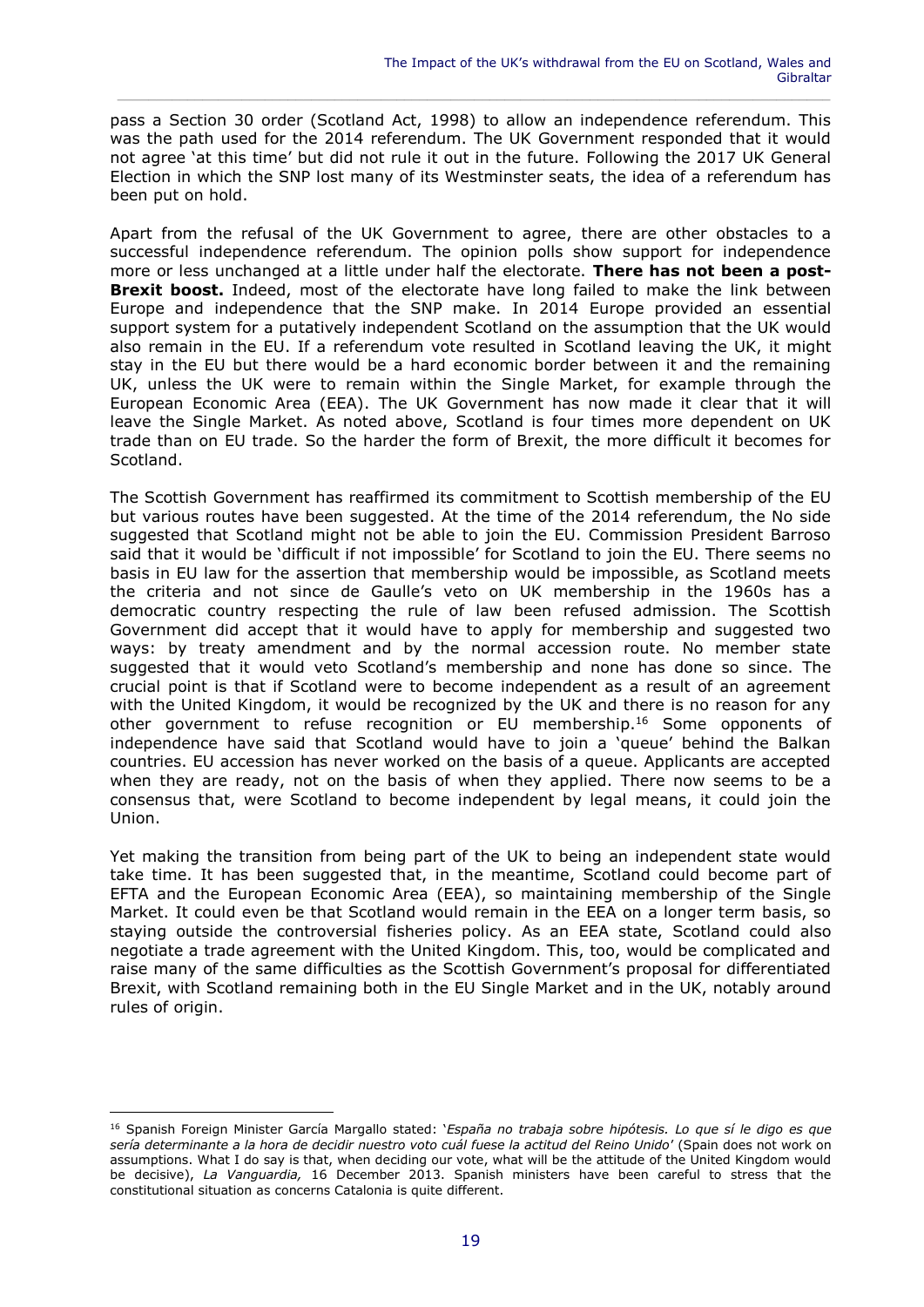## <span id="page-21-0"></span>**6. WALES**

 $\overline{a}$ 

Although the Welsh Government (a coalition of the Labour Party with a single Liberal Democrat minister) campaigned for Remain, **it has accepted the Leave vote in the UK and Wales**. It has not sought to join in a coalition to reverse the vote but, like the Scottish Government, argued that the UK Parliament's approval is needed to trigger Article 50 and that the devolved administrations have an input to the negotiations. The position was elaborated in a paper published in March 2017 by the Welsh Government (Labour and Liberal Democrat parties) with Plaid Cymru (Welsh nationalists).<sup>17</sup>

**\_\_\_\_\_\_\_\_\_\_\_\_\_\_\_\_\_\_\_\_\_\_\_\_\_\_\_\_\_\_\_\_\_\_\_\_\_\_\_\_\_\_\_\_\_\_\_\_\_\_\_\_\_\_\_\_\_\_\_\_\_\_\_\_\_\_\_\_\_\_\_\_\_\_\_\_\_\_\_\_\_\_\_\_\_\_\_\_\_\_\_\_**

Unlike the Scottish Government, this paper does not argue for a differentiated settlement for Wales. Instead**, it calls for a 'soft Brexit' for the UK.** This would ideally mean remaining within the Single Market and (preferably) the customs union, either through the EEA or a special deal. If this is not possible, then it argues for as close as possible a relationship with the Single Market. The paper notes the **positive benefits for free movement for Wales**. It recognizes public concern about migration, while noting that it is highest in some of the areas with fewest migrants. The result is a rather ambivalent commitment to limiting free movement to workers or students (which is more or less what happens at present).

The issue of repatriated powers is also treated differently. Whereas the emphasis in Scotland is on gaining autonomy in matters like agriculture and fisheries, **the Welsh Government's paper emphasizes the need for continued UK policy frameworks to replace the EU ones** and on the dangers of a race to the bottom if such frameworks are absent. It proposes, however, that such frameworks should be **negotiated horizontally among the four nations,** with the London departments speaking only for England, rather than by recentralization. This would differ from the current arrangements for agreeing positions in advance of European negotiations through the Joint Ministerial Committee (Europe), which gives the last word to the UK Government. This demand is tied into a wider argument on the need for a firmer grounding for the devolution settlement.

Some issues specific to Wales are highlighted. One is cross-border cooperation and trade with the Republic of Ireland, given the sea border and the importance of Welsh ports. There is a European Territorial Cooperation Programme spanning Wales and Ireland.

Wales is also concerned with **funding after Brexit**, given its high dependence on European funding, notably in agriculture and structural programmes. There is concern that EU spending in these fields should be fully replaced. This does not strictly concern the Brexit negotiations but rather domestic decisions by the UK Government. It is also suggested that Wales could remain part of other EU programmes, including the research area, and access to the European Investment Bank.

Unlike Scotland, Wales cannot use the prospect of independence as a means to further its aims because (a) support for independence in Wales rarely exceeds single figures and (b) Wales voted to leave the EU. On the other hand, both the main UK political parties have more of a political stake in Wales than in Scotland, where the Labour, Conservative and Liberal Democrat parties hold only one seat each at Westminster.

<sup>17</sup> Welsh Government, *Securing Wales' Future. Transition from the European Union to a new relationship with Europe*, January 2017.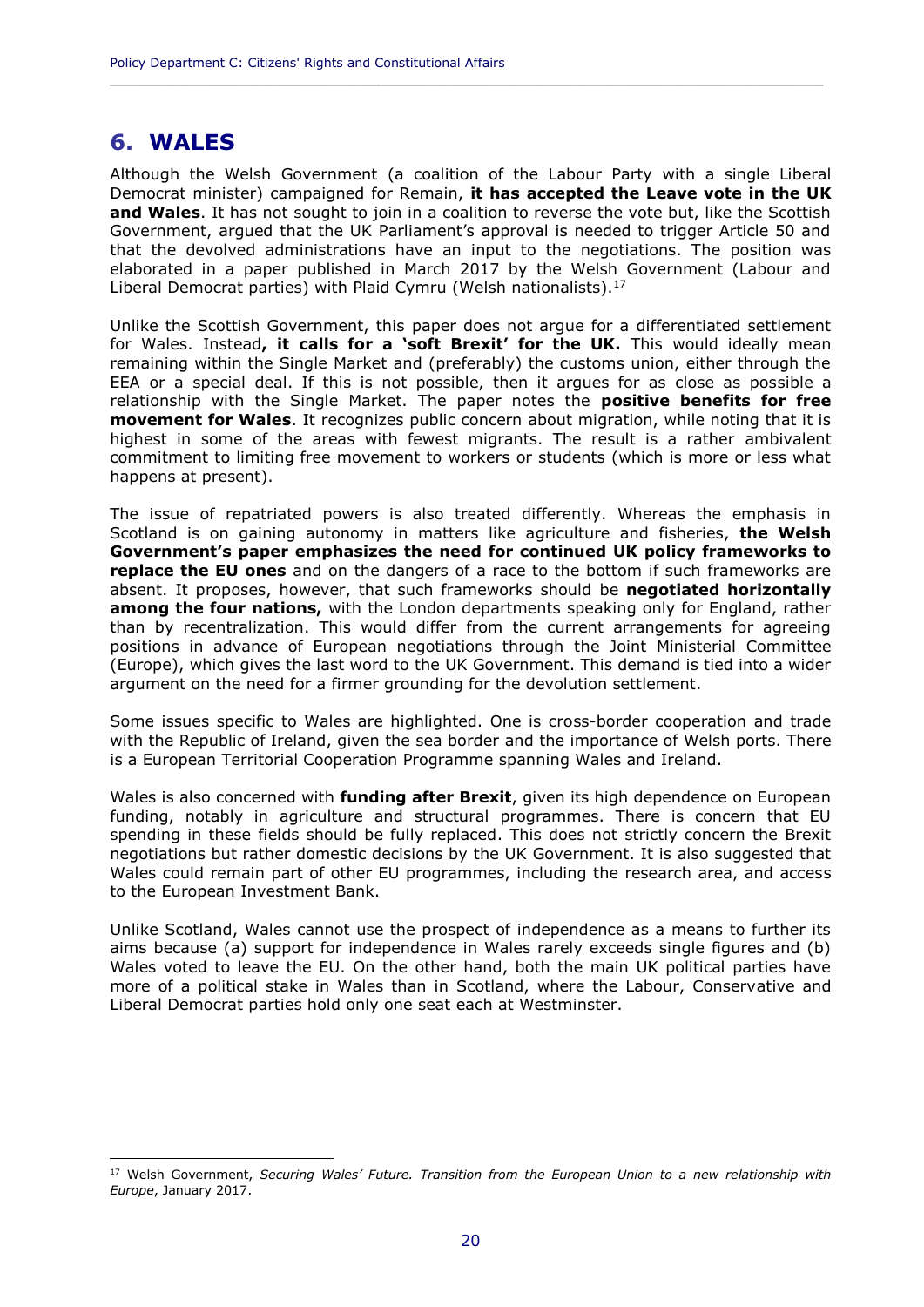## <span id="page-22-0"></span>**7. GIBRALTAR**

#### **Status of Gibraltar**

Gibraltar was annexed by Great Britain in the Treaty of Utrecht (1713) but its sovereignty is disputed with Spain. Gibraltar has a very different relationship with the EU from the devolved UK territories as is a self-governing Crown dependency, which decided, unlike the Channel Islands and the Isle of Man, to join the EU with the United Kingdom in 1973. This is governed under EU law by article 355(3) of the Treaty referring to 'European territories for whose external relations a Member State is responsible'. With its **wide competences** (effectively everything except defence and foreign affairs), Gibraltar's powers cover most EU matters and it is responsible for transposing Single Market directives. These are not regarded as 'foreign affairs', which would be reserved to the UK in the person of the Governor. Following a legal action, Gibraltar is represented in the European Parliament, sharing a constituency with south-west England. Gibraltar has a representative office in Brussels but, unlike the devolved administrations, it does not participate in the UK delegation to the Council of the EU.

While subject to most EU law, Gibraltar **did not join the customs union but retains its own tariffs**. **It is within the Single Market** and so enjoys free trade in services with the EU including the UK.

The sovereignty dispute with Spain is a key conditioning factor in the politics of Gibraltar, with regular tensions at the border, which was closed in 1969 by the dictator Franco and not opened until Spain's accession to the European Communities in the 1980s. There are also disputes about the existence and extent of Gibraltar's territorial waters. Proposals for joint sovereignty floated by the UK Government in the early 2000s were strongly opposed by Gibraltar (98% of citizens rejecting it in a referendum in 2002) and came to nothing. Europe is important to Gibraltar as an imaginative space providing broader horizons in the context of its relationship with Spain and its trading past. The EU has also been an arbiter when there have been disputes about the working of the border.

Gibraltar was historically a naval base, with a dockyard as an important employer but in recent years has reinvented itself as a centre for **financial services and on-line gaming**, which together account for some 40 per cent of its GDP. This depends on a low-tax regime and encouraging regulatory framework. The on-line gaming business depends on the UK market. In financial services, the UK accounts for some 80 per cent of the market, with the rest coming from other EU countries, in both cases using Single Market regulations. There is almost no agriculture or manufacturing in Gibraltar, meaning that food and goods have to be imported, mostly through the land border. There is also a substantial business in tourism, including cruise ships and cross-border shopping for low-taxed goods, including demand from British expatriates living in neighbouring parts of Spain.

There have been accusations in Spain that Gibraltar is a tax haven and should be so designated by the EU.<sup>18</sup> The Gibraltar Government's position is that it is now a 'low tax' jurisdiction, a different matter.<sup>19</sup> Reforms in 2009 meant that by 2014 the OECD accepted it as largely compliant with the international standards. <sup>20</sup> This report makes no judgment on the merits of the matter, merely noting that it remains in contention between Gibraltar and Spain.

 $\overline{a}$ 

<sup>18</sup> José María Carrascal, *Gibraltar, paraíso fiscal*, ABC, 22 April 2016. 'Montoro lamenta que la UE no considera a Gibraltar un paraíso fiscal', *Cinco Días*, 20 June 2015.

<sup>&</sup>lt;sup>19</sup> Interview with Gibraltar officials.

<sup>20</sup> OECD Global Forum on Transparency and Exchange of Information for Tax Purposes, *Peer Review: Gibraltar*  (2014). Phillip Morton, '*Gibraltar Gains Place On OECD White List'*, *Investors Offshore.com Tax News*, 23 October 2009.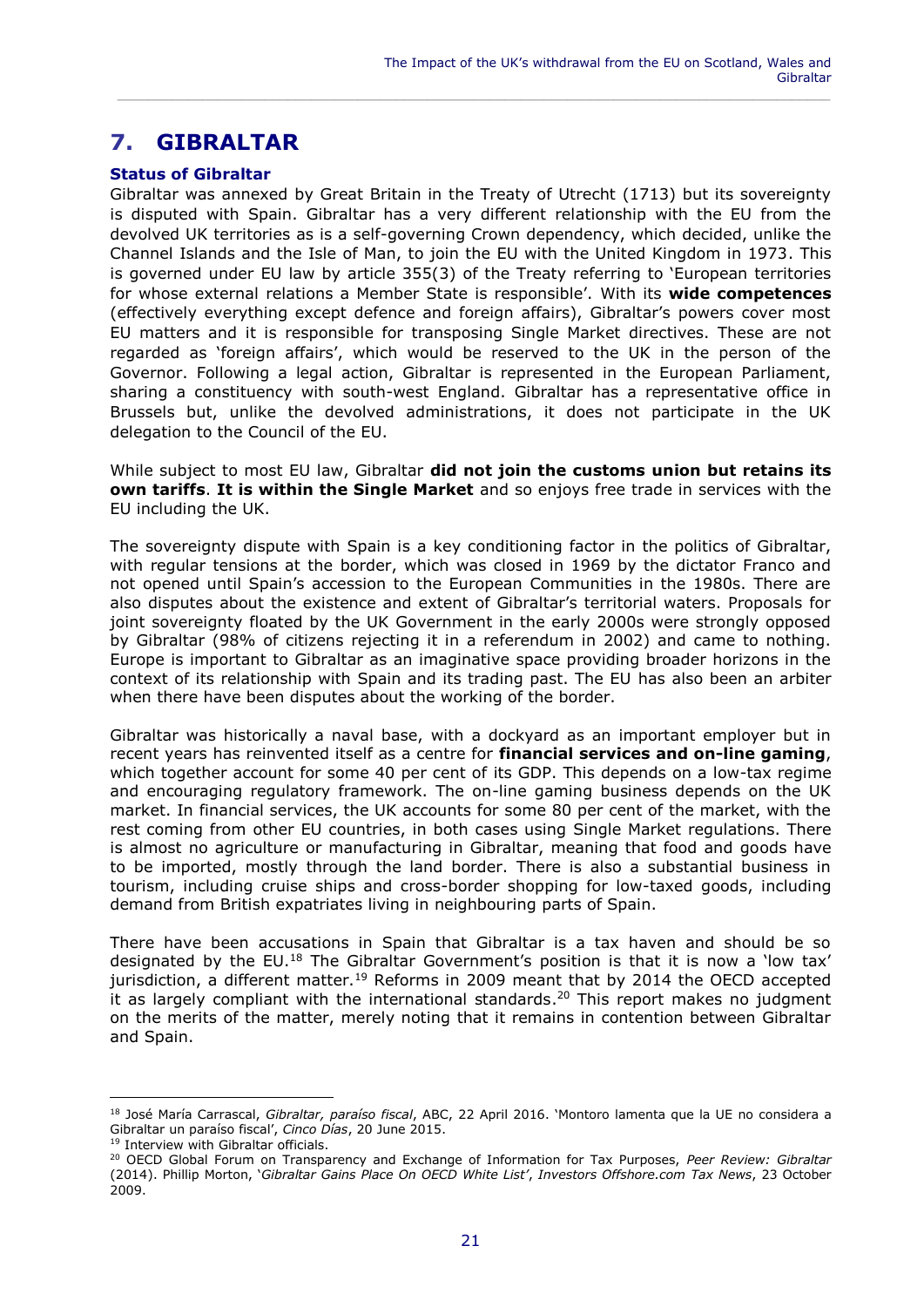**EU free movement provisions are an essential element in the Gibraltar economic model.** Forty per cent of its labour force commutes across the border from Spain. Just over half of these are Spanish and the remainder mostly citizens of other EU states. 9.6 million tourists arrived in 2015, 93 per cent across the land frontier.<sup>21</sup> Gibraltar thus provides an important economic driver for the neighbouring areas of Andalucia, which suffer from high unemployment and low incomes. There is cross-border cooperation at a local level and proposals for a European cross-border initiative have been drawn up by a consortium including local governments, business and trade unions on both sides of the border.

**\_\_\_\_\_\_\_\_\_\_\_\_\_\_\_\_\_\_\_\_\_\_\_\_\_\_\_\_\_\_\_\_\_\_\_\_\_\_\_\_\_\_\_\_\_\_\_\_\_\_\_\_\_\_\_\_\_\_\_\_\_\_\_\_\_\_\_\_\_\_\_\_\_\_\_\_\_\_\_\_\_\_\_\_\_\_\_\_\_\_\_\_**

#### **Gibraltar and Brexit**

In the June 2016 referendum, Gibraltar voted 96 per cent to remain, more than in any part of the UK. All parties, business and the trade unions were strongly in favour of remaining. Since Gibraltar is not part of the UK and not represented in Westminster, **it is unable to join an effective anti-Brexit political coalition or directly influence the triggering of Article 50 or the Withdrawal Bill**. On the other hand, like Scotland it has argued for a differentiated own settlement. Unlike Scotland it already has a special relationship with the EU.

The dominating concern in Gibraltar is **the border**. There is universal support for free movement of workers, although this is usually phrased as 'flexibility' to avoid terms that might provoke British Brexit supporters.<sup>22</sup> Close attention is being paid to developments in Ireland, which might provide a precedent but there are important differences. In Ireland, the issue of cross-border movement of workers might be dealt with by a bilateral UK-Ireland agreement to allow citizens of each country to work in the other. In the case of Gibraltar, the agreement would have to extend to the non-Spanish EU citizens crossing the border. On the other hand, Gibraltar already has border passport controls with both Spain and the UK, so there would be no risk of EU workers using free movement to access Gibraltar and then moving invisibly into Spain (or UK workers going in the opposite direction). So there is no technical obstacle to Gibraltar operating its own policy on access for both EU and UK workers.

A second concern is the **free market in services**. The existing framework depends on European regulations and this would have to be negotiated with the UK if the UK comes out of the Single Market. Gibraltar would risk losing the 20 per cent of its service trade with the EU 27, but that is less important than the UK market.

Gibraltar has been very active in seeking support in London, the devolved territories and Europe. There is **a bilateral UK-Gibraltar Joint Ministerial Committee** on Brexit separate from that for the devolved administrations. This provides for access to UK ministers to present Gibraltar's priorities but there is no guarantee that these will not be traded off in the negotiations.

The Spanish Government position is that any settlement for Gibraltar must be negotiated bilaterally between Spain and the UK. This position is reinforced in the draft guidelines of the European Council issued on 31 March 2017 which state in point 22 "After the United Kingdom leaves the Union, no agreement between the EU and the United Kingdom may apply to the territory of Gibraltar without the agreement between the Kingdom of Spain and the United Kingdom". It renewed its proposal for joint sovereignty but this has been rejected by the governments of both Gibraltar and the United Kingdom.

 $\overline{a}$ 

<sup>&</sup>lt;sup>21</sup> Gibraltar Chamber of Commerce, An Economic impact study and analysis of the economies of Gibraltar and the Campo de Gibraltar, 2015.

<sup>&</sup>lt;sup>22</sup> Interviews with politicians, officials, business and trade unions.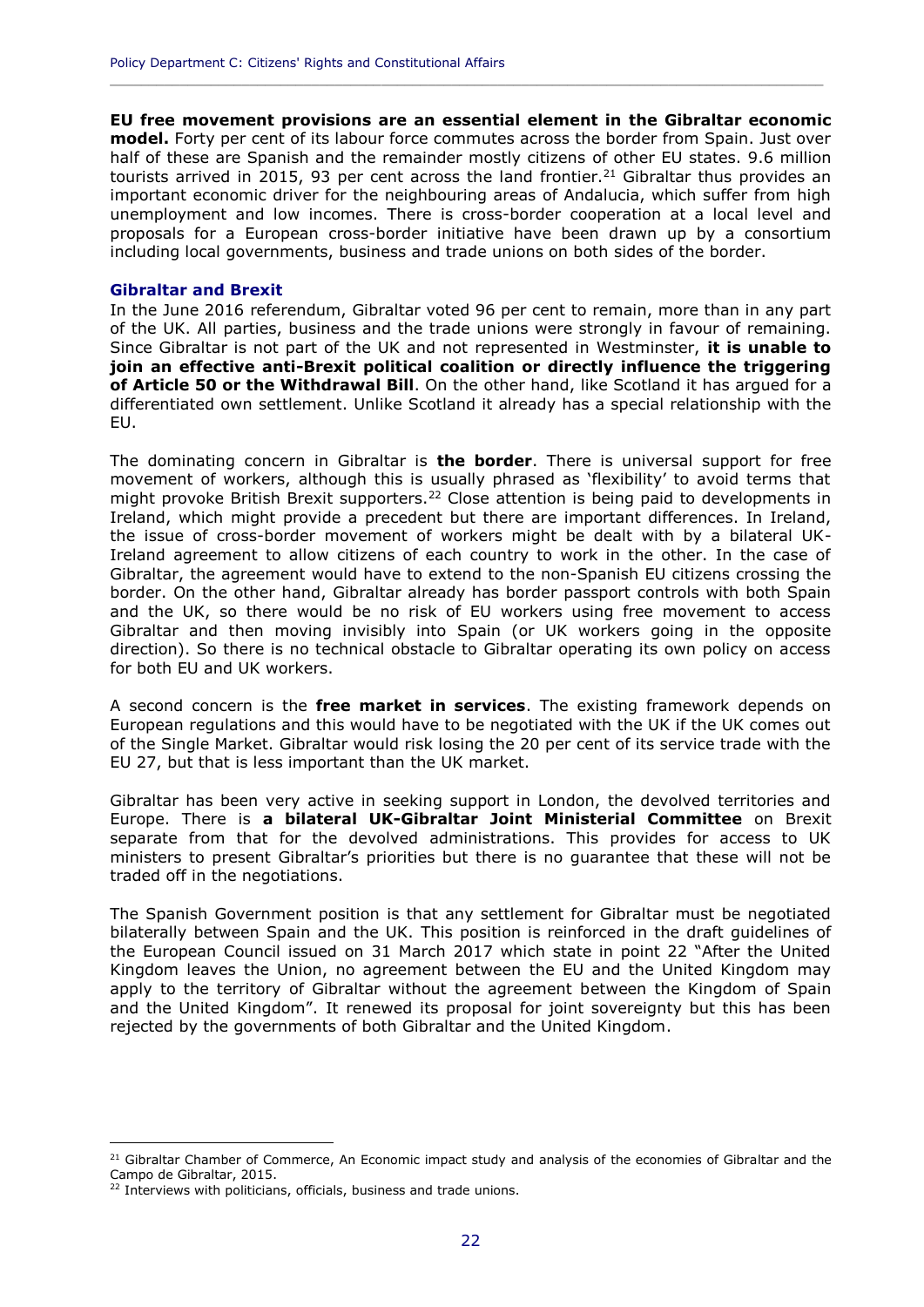## <span id="page-24-0"></span>**8. THE UK GOVERNMENT**

 $\overline{a}$ 

The position of UK in regard to the details of Brexit has remained unclear although some indications were given in the Prime Minister's speech of January 2017<sup>23</sup> and the UK Government's White Paper of the same month.<sup>24</sup> The UK will leave the Single Market and the customs union but will try and retain some of the benefits of both. This is a long way from the position of the Scottish, Welsh and Gibraltar Governments, all of which favour the Single Market.

It will not accept freedom of movement of workers on present terms, posing difficulties for Scotland, Wales and Northern Ireland. It has proposed a 'UK Brexit' which seems to rule out differentiated relationships with the UK, at least in Scotland and Wales. The UK Government has recognized that the Irish border poses problems but has not come up with a specific solution. It has opened a dialogue with the devolved territories and Gibraltar but the governments in Scotland and Wales are not satisfied with their role. The complain that they are not consulted in advance of major statements by the UK Government and do not get information in time.

<sup>23</sup> *A Global Britain*. Speech by Prime Minister Rt Hon Theresa May MP, Lancaster House, 17 January 2017. <sup>24</sup> The United Kingdom's exit from and new partnership with the European Union White Paper, HM Government, January 2017.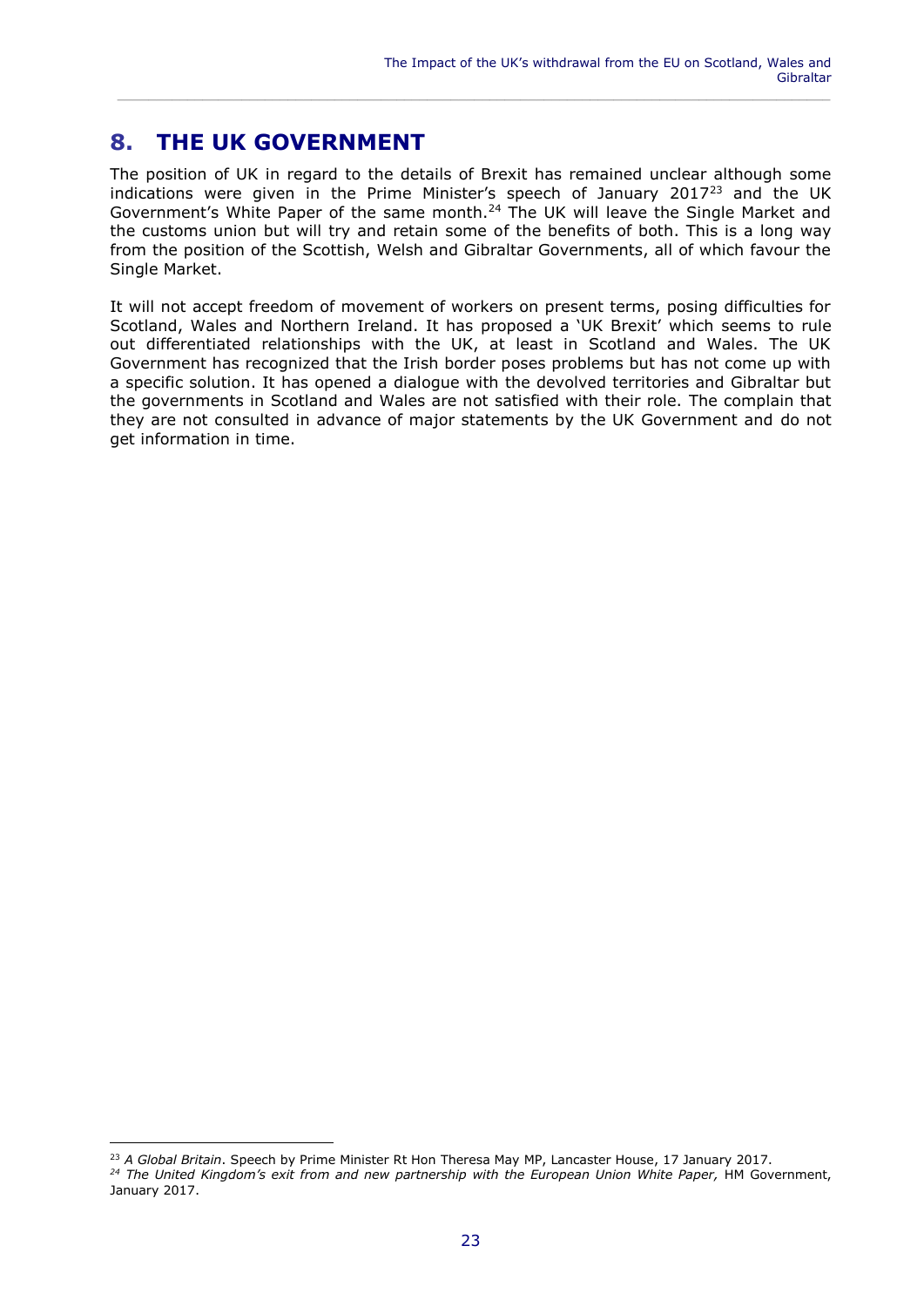## <span id="page-25-0"></span>**9. CONCLUSIONS**

 $\overline{a}$ 

 Brexit will affect the balance of the devolution settlement within the United Kingdom and relations between the UK and Ireland. When the UK leaves the EU, unless the devolution statutes were changed, those competences currently both devolved and Europeanized would revert to the devolved legislatures.

**\_\_\_\_\_\_\_\_\_\_\_\_\_\_\_\_\_\_\_\_\_\_\_\_\_\_\_\_\_\_\_\_\_\_\_\_\_\_\_\_\_\_\_\_\_\_\_\_\_\_\_\_\_\_\_\_\_\_\_\_\_\_\_\_\_\_\_\_\_\_\_\_\_\_\_\_\_\_\_\_\_\_\_\_\_\_\_\_\_\_\_\_**

- The UK Government's Withdrawal Bill proposes that these powers revert, at least initially, to Westminster.
- It may be desirable to establish UK frameworks in these policy fields to replace the EU frameworks, in order to secure the UK single market and fair competition. The key question is whether such frameworks would be imposed from the centre or negotiated with the devolved bodies.
- There is common ground and cooperation between the Scottish and Welsh governments.
- The Supreme Court has declared that the consent of the devolved territories is not necessary to trigger Article 50 but this issue has returned in relation to consent for the withdrawal legislation. The Scottish and Welsh governments have announced that they will not recommend legislative consent for this.
- Brexit poses serious difficulties for Northern Ireland in that there will be an economic border (not necessarily physical) between the two parts of Ireland. As of now, no solution has been found to this.
- The positions of the UK and the Scottish and Welsh governments on Single Market membership for the UK are far apart.
- Proposals for a differentiated settlement for Scotland are technically feasible. The UK Government has not accepted the idea of a such differentiated.
- The Scottish Government has asserted the right to hold a second independence referendum now that Scotland faces being taken out of the Single Market. The UK Government has not accepted this as of now but has not ruled it out forever. Following the 2017 General Election, the issue has been temporily shelved.
- The agenda in relation to Gibraltar is less extensive than that in relation to Scotland or Northern Ireland. The main concern is free movement across the border, which might be retained without having implications for the nations and regions of the UK itself. It would, however, require agreement with Spain.
- It is not possible to give a definitive answer to most of the questions posed about Brexit and devolution given that the UK Constitution is mostly unwritten, dependent on conventions and flexible. It is also difficult to model the economic effects of Brexit for the devolved administrations, although work has been done. <sup>25</sup>There is a complex political game in which the various actors are making claims and assertions, few of which have been tested in law. Even the very principle of sovereignty, the foundation of constitutional law in most countries, is disputed in the UK.

<sup>25</sup> *Modelling the long-term impact of Brexit on the Scottish economy', Fraser of Allander Institute, University of Strathclyde, 2016.*